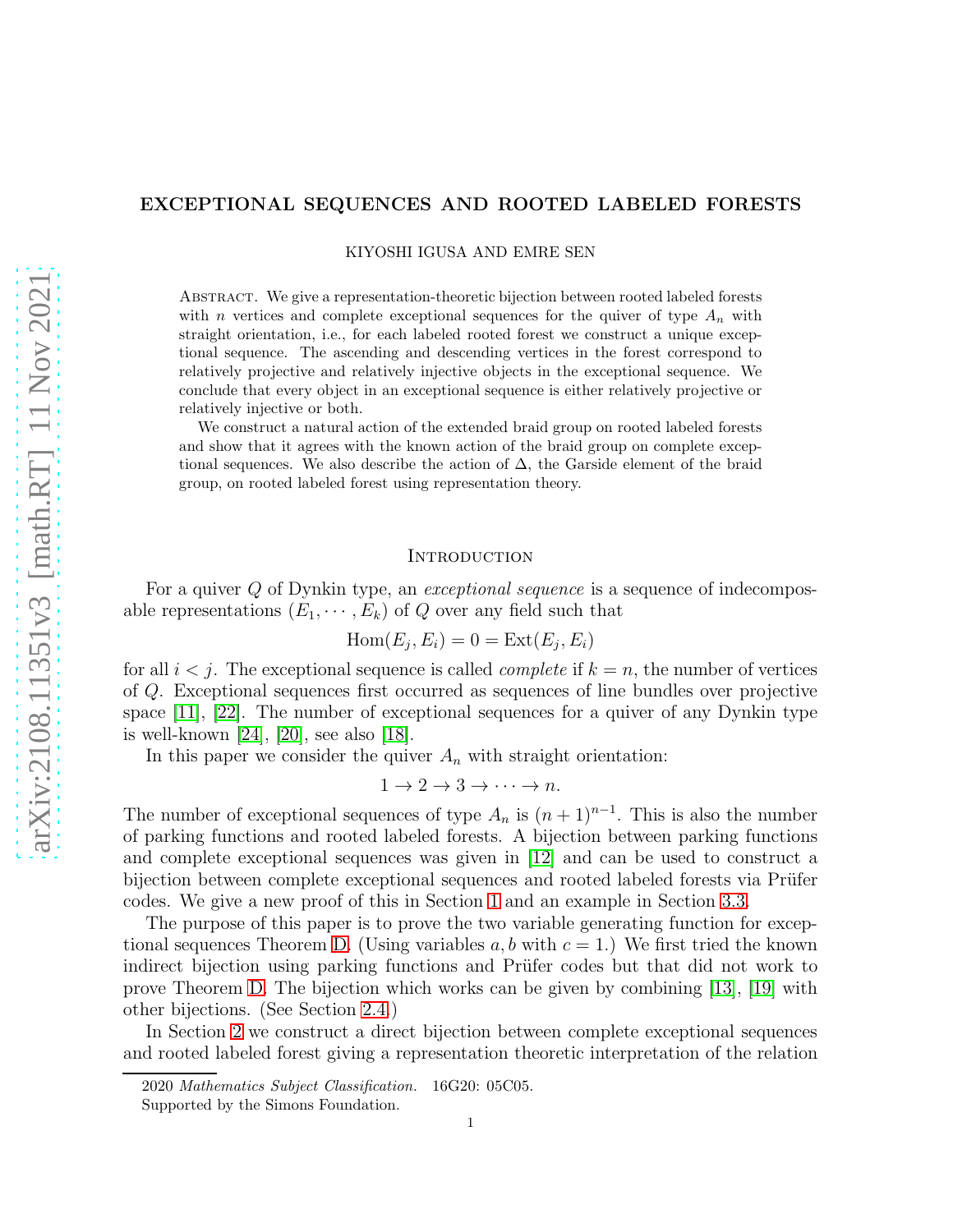#### 2 KIYOSHI IGUSA AND EMRE SEN

between nodes. As we show in Section [3.3,](#page-15-0) our bijection is different from the one coming from the bijection with parking functions.

An indecomposable representation of a linear quiver of type  $A_n$  is given by its support which is a closed interval [a, b] where  $1 \le a \le b \le n$ . The representation with this support, denoted Mab, has *top* the simple module at a and *socle* or *bottom* the simple module at b.

<span id="page-1-2"></span>Theorem A. [\[12\]](#page-27-5) *(Theorem [1.3\)](#page-2-1) For the linear* A<sup>n</sup> *quiver, a bijection between complete exceptional sequences and parking functions is given by assigning to each exceptional* sequence  $(E_1, \dots, E_n)$  the sequence of tops  $(a_1, \dots, a_n)$  where  $E_i = M_{a_i, b_i}$ .

In Section [1](#page-2-0) we will repeat the construction of the inverse function (from parking functions to complete exceptional sequences) in order to compare the braid group action given in [\[12\]](#page-27-5) with the new action given in Section [3](#page-12-0)

<span id="page-1-1"></span>**Theorem B.** (1) *(Theorem [2.12\)](#page-6-0)* For each complete exceptional sequences  $(E_1, \dots, E_n)$  $for\ A_n\ consider\ the\ partial\ ordering\ on\ [n]\ given\ by\ i < j\ if\ the\ support\ of\ E_i\ is\ contained\$  $\emph{in the support of}$   $E_j$ *. The Hasse diagram is a rooted labeled forest. Conversely, any rooted labeled forest is the Hasse diagram of a unique exceptional sequence.*

(2) *(Theorem [2.20\)](#page-8-0) Furthermore,* E<sup>i</sup> *is relatively projective if and only if either the corresponding node*  $v_i$  *is a root of a tree in the forest (i.e., the support of*  $E_i$  *is maximal) or*  $i < j$  *for*  $E_j$  *the smallest object containing*  $E_i$  *in its support. Dually,*  $E_i$  *is relatively injective if and only if either*  $v_i$  *is a root of a tree in the forest or*  $i > j$  *for*  $E_j$  *the smallest object containing* E<sup>i</sup> *in its support.*

We observe in Section [2.4](#page-10-0) that Theorem [B\(](#page-1-1)1) follows from [\[13\]](#page-27-6) and [\[3\]](#page-26-0).

<span id="page-1-3"></span>Corollary C. *(Corollary [2.21\)](#page-8-1) Every object in a complete exceptional sequence for linear* A<sup>n</sup> *is either relatively projective or relatively injective and at least one object is both.*

Using the three variable generating function for rooted labeled forests from [\[10\]](#page-26-1) (which is a special case of an earlier result in [\[9\]](#page-26-2)) we obtain the following.

<span id="page-1-0"></span>Theorem D. *(Theorem [2.29\)](#page-12-1) We have a three variable generating function*

$$
\sum a^{p}b^{q}c^{r} = c(a + (n - 1)b + c)(2a + (n - 2)b + c) \cdots ((n - 1)a + b + c)
$$

*where the sum is over all complete exceptional sequences* E<sup>∗</sup> *for a linear quiver of type*  $A_n$  and the monomial  $a^p b^q c^r$  is given by letting

- $p = number of relatively projective but not relatively injective objects in  $E_*$ ,$
- $q = number of relatively injective but not relatively projective objects in  $E_*$ ,$
- r = *number of objects in* E<sup>∗</sup> *which are both relatively projective and relatively injective.*

In Section [3](#page-12-0) we construct a natural action of the braid group  $B_n$  on n strands on the set of rooted labeled forests on  $n$  vertices and we show in Theorem [3.1](#page-13-0) that this action corresponds to the known action of  $B_n$  on complete exceptional sequences.

In Section [4](#page-17-0) we extend the braid group action on rooted labeled forests to the "extended braid group"  $B_n = B_n \rtimes \mathbb{Z}_2$  by adding an outer involution to the braid group which acts by inverting the labels of the forest (Section [4.4\)](#page-25-0). We also describe the action of the Garside element  $\Delta$  and show on forests how it transforms cluster tilting sets to signed exceptional sequences (Theorem [4.15\)](#page-24-0).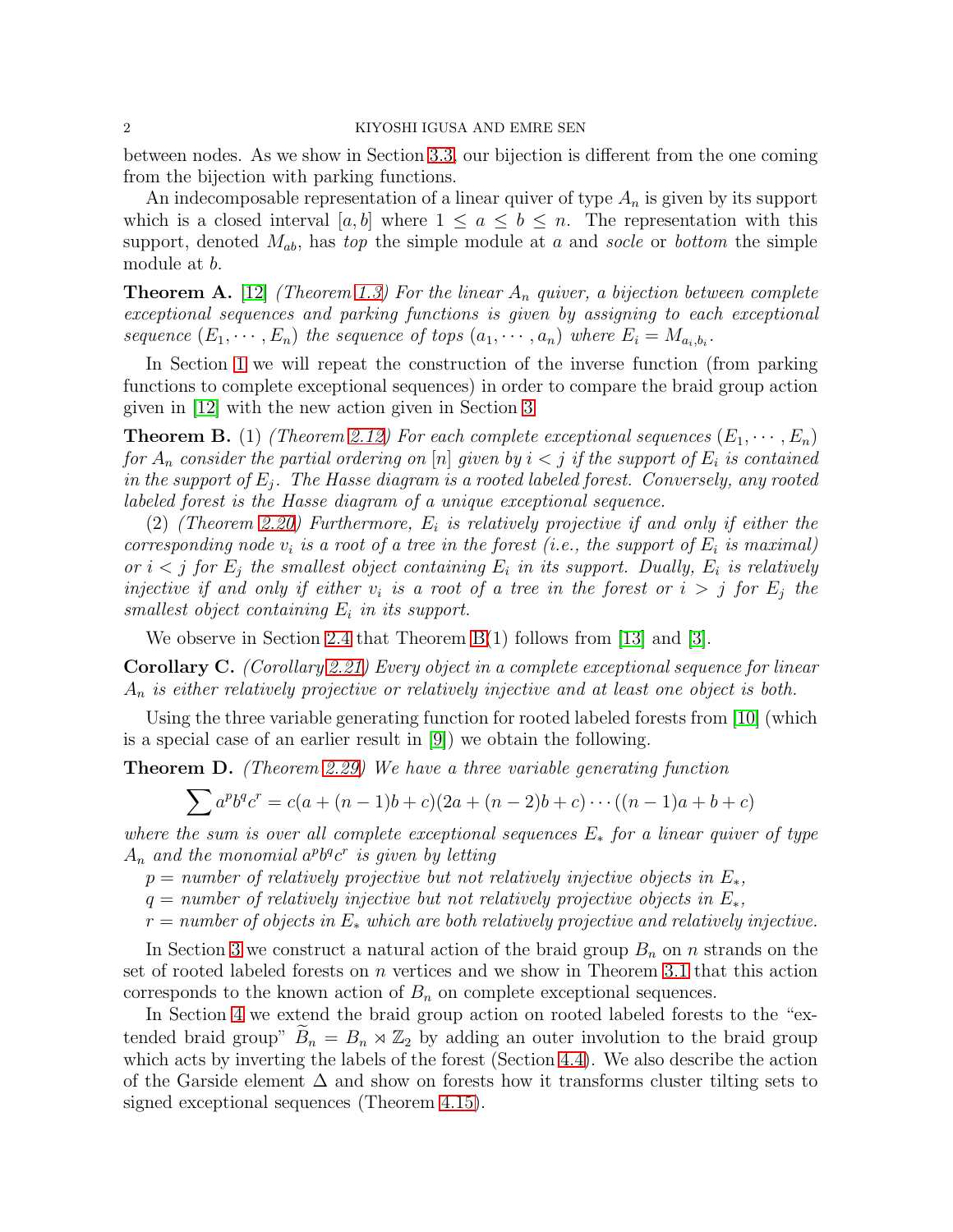#### 1. Parking functions

<span id="page-2-0"></span>A *parking function* on *n* is a function  $f : [n] \to [n]$ , where  $[n] = \{1, 2, \dots, n\}$  so that  $f^{-1}[k]$  has at least k elements for all positive  $k \leq n$ . This is equivalent to the condition that there are at most p elements  $i \in [n]$  with  $f(i) \geq n - p + 1$ .

The name comes from an interpretation using  $n$  cars parking in  $n$  spaces numbered 1 through *n*. Assume that Car *i* has preferred parking space  $a_i$ . If that space is not available, Car *i* will park in the next available space. If  $f(i) = a_i$  is a parking function, each car *i* will find a space  $b_i \geq a_i$  and  $g(i) = b_i$  will give a bijection  $g : [n] \to [n]$ .

As an example, suppose  $n = 4$  and consider the parking function  $(1, 1, 2, 2)$ . Assume the cars come in reverse order. Then Car 4 will park in its preferred spot  $b_4 = 2$ , Car 3 will go to the next spot  $b_3 = 3$ , Car 2 will park in its favorite spot  $b_2 = 1$ . Finally, Car 1 will park in space  $b_1 = 4$ . The result is an exceptional sequence:

$$
(M_{14}, M_{11}, M_{23}, M_{22}).
$$

<span id="page-2-2"></span>**Lemma 1.1.** Let  $(a_1, a_2, \dots, a_n)$  be a nondecreasing parking function on n. Let  $b_1, \dots, b_n$ *be the permutation of* n *given by the locations of the cars with preferred positions* a<sup>i</sup> *as*suming they park in reverse order as outlined above. Then  $M_{a_1,b_1}, \cdots, M_{a_n,b_n}$  is an *exceptional sequence for linear*  $A_n$ .

# *Proof.* For  $i < j$  we have  $\text{Ext}(M_{a_j,b_j}, M_{a_i,b_i}) = 0$  since  $a_i \leq a_j$ . It remains to show  $\text{Hom}(M_{a_j,b_j},M_{a_i,b_i})=0$

for  $i < j$ . When  $a_i = a_j$ , we have  $b_i > b_j$  since Car j has parked in space  $b_j$  after finding spaces  $a_j$  to  $b_j - 1$  occupied. Therefore, Car i will find that spaces  $a_i$  to  $b_j$  are taken and must park in  $b_i > b_j$ . Then  $M_{a_j,b_j}$  is a quotient of  $M_{a_i,b_i}$  and  $Hom(M_{a_j,b_j}, M_{a_i,b_i}) = 0$ .

When  $a_i < a_j$ , there is no morphism  $M_{a_j, b_j} \to M_{a_i, b_i}$  since  $b_i$  is not in the closed interval  $[a_j, b_j]$  since those spaces are occupied by the time Car i parks. Thus either

(1)  $b_i < a_j$ , making the supports of the two modules disjoint or

(2)  $b_i > b_j$  in which case  $M_{a_j,b_j}$  is a subquotient of  $M_{a_i,b_i}$  and there is no morphism. Therefore  $M_{a_1,b_1}, \cdots, M_{a_n,b_n}$  is an exceptional sequence.

<span id="page-2-3"></span>**Lemma 1.2.** Let  $(E_1, \dots, E_n)$  be an exceptional sequence with sequence of tops  $(a_1, \dots, a_n)$ . Then, for any *i*, there is another exceptional sequence with  $a_i$ ,  $a_{i+1}$  switched in the se*quence of tops.*

*Proof.* If  $a_i = a_{i+1}$  there is nothing to do. Otherwise, suppose  $a_i < a_{i+1}$ . Then there is a unique object  $E'_{i+1}$  so that  $(E_1, \dots, E'_{i+1}, E_i, E_{i+2}, \dots, E_n)$  is an exceptional sequence. But, the dimension vector of  $E'_{i+1}$  is congruent to  $\underline{\dim} E_{i+1}$  modulo  $\underline{\dim} E_i$ . So, the top of  $E'_{i+1}$  is equal to that of  $E_{i+1}$ , i.e., the tops  $a_i, a_{i+1}$  have switched. The case  $a_i > a_{i+1}$ is similar.  $\Box$ 

<span id="page-2-1"></span>Theorem 1.3. [\[12\]](#page-27-5)*(Theorem [A\)](#page-1-2) The construction above gives a unique exceptional sequence having any given parking function as sequence of tops.*

*Proof.* By Lemma [1.1,](#page-2-2) the construction works for any nondecreasing parking function. By Lemma [1.2,](#page-2-3) we can permute the parking function. Since the two sets have the same cardinality  $(n + 1)^{n-1}$ , this construction gives a bijection. □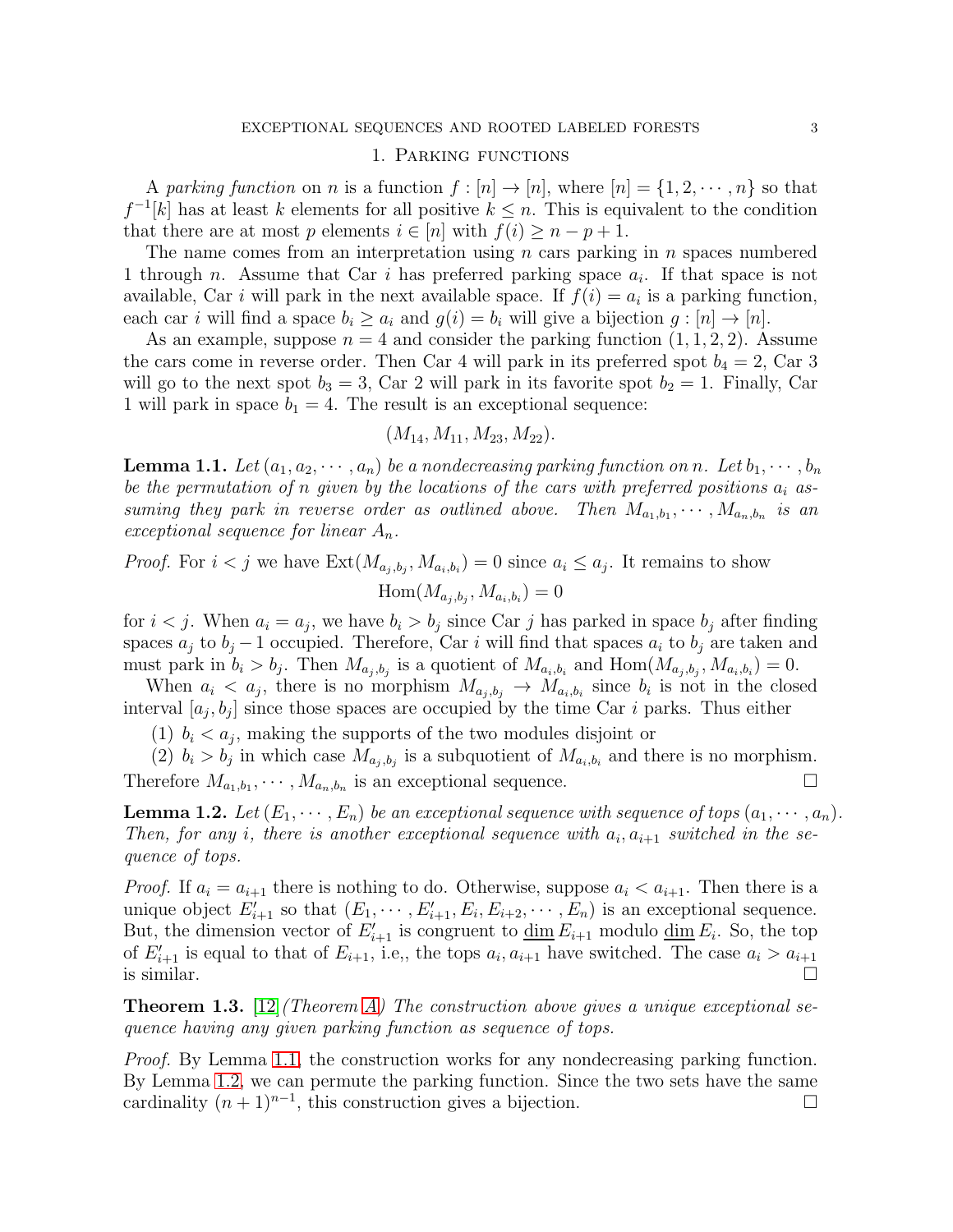#### <span id="page-3-0"></span>4 KIYOSHI IGUSA AND EMRE SEN

## 2. Rooted labeled forests

We will construct a 1-1 correspondence between complete exceptional sequences for linear  $A_n$  and rooted labeled forest. Then we derive some representation theoretic consequences.

2.1. The Hasse diagram of an exceptional sequence. We consider the Hasse diagram of an exceptional sequence and derive some of its properties. For example, we show that it is a rooted forest.

Definition 2.1. A *rooted labeled forest* is a forest with vertices numbered 1 through n and a root chosen for each component. By adding an extra vertex labeled 0 and attaching it to each of the roots, such a structure is equivalent to a tree with  $n + 1$ vertices labeled 0 through  $n$ .

*Remark* 2.2*.* The nodes of a rooted tree are partially ordered by paths to the root. Conversely, the Hasse diagram of a finite poset is a rooted forest if it has the property that each node has at most one parent. In that case, the maximal elements are roots of disjoint trees.

Let  $E_* = (E_1, \dots, E_n)$  be a complete exceptional sequence for  $A_n$ . (Unless otherwise noted, we always take the orientation  $1 \rightarrow 2 \rightarrow \cdots \rightarrow n$ .) We define a partial ordering on the objects  $E_i$  by  $E_i \le E_j$  if the support of  $E_i$  is contained in the support of  $E_j$ . In other words,  $a_j \leq a_i \leq b_i \leq b_j$ . We claim that the Hasse diagram of this partial ordering is a rooted labeled forest. This follow from the following lemma.

<span id="page-3-1"></span>**Lemma 2.3.** *Given two objects*  $E_i = M_{a_i, b_i}$  and  $E_j = M_{a_j, b_j}$ , the intervals  $[a_i, b_i]$ ,  $[a_j, b_j]$ *are "noncrossing", i.e. either these closed interval are disjoint or one is contained in the other.*

*Proof.* Given two objects whose supports cross, say,  $M_{ab}$ ,  $M_{cd}$  where  $a < c \leq b < d$ , we have

$$
Hom(M_{cd}, M_{ab}) \neq 0, Ext(M_{ab}, M_{cd}) \neq 0.
$$

So, both pairs  $(M_{ab}, M_{cd})$  and  $(M_{cd}, M_{ab})$  are not exceptional. Therefore, they cannot occur in an exceptional sequence in either order.

<span id="page-3-2"></span>Lemma 2.4. The set of elements above  $E_i$  form a linearly ordered set.

*Proof.* Suppose  $E_i \leq E_j, E_k$ . Then the supports of  $E_j, E_k$  meet and therefore, by Lemma [2.3,](#page-3-1) one is contained in the other. So, they are linearly ordered.  $\Box$ 

<span id="page-3-3"></span>**Proposition 2.5.** The Hasse diagram of the object  $E_i$  in an exceptional sequence form *a rooted labeled forest. Moreover, the roots are the maximal elements.*

*Proof.* By Lemma [2.4](#page-3-2) a node cannot have two parents. Therefore, each connected component of the Hasse diagram is a tree with root at the top.

**Example 2.6.** Consider the exceptional sequence for  $A_7$ :

$$
(S_4, S_5, M_{15}, M_{67}, S_6, M_{12}, S_1)
$$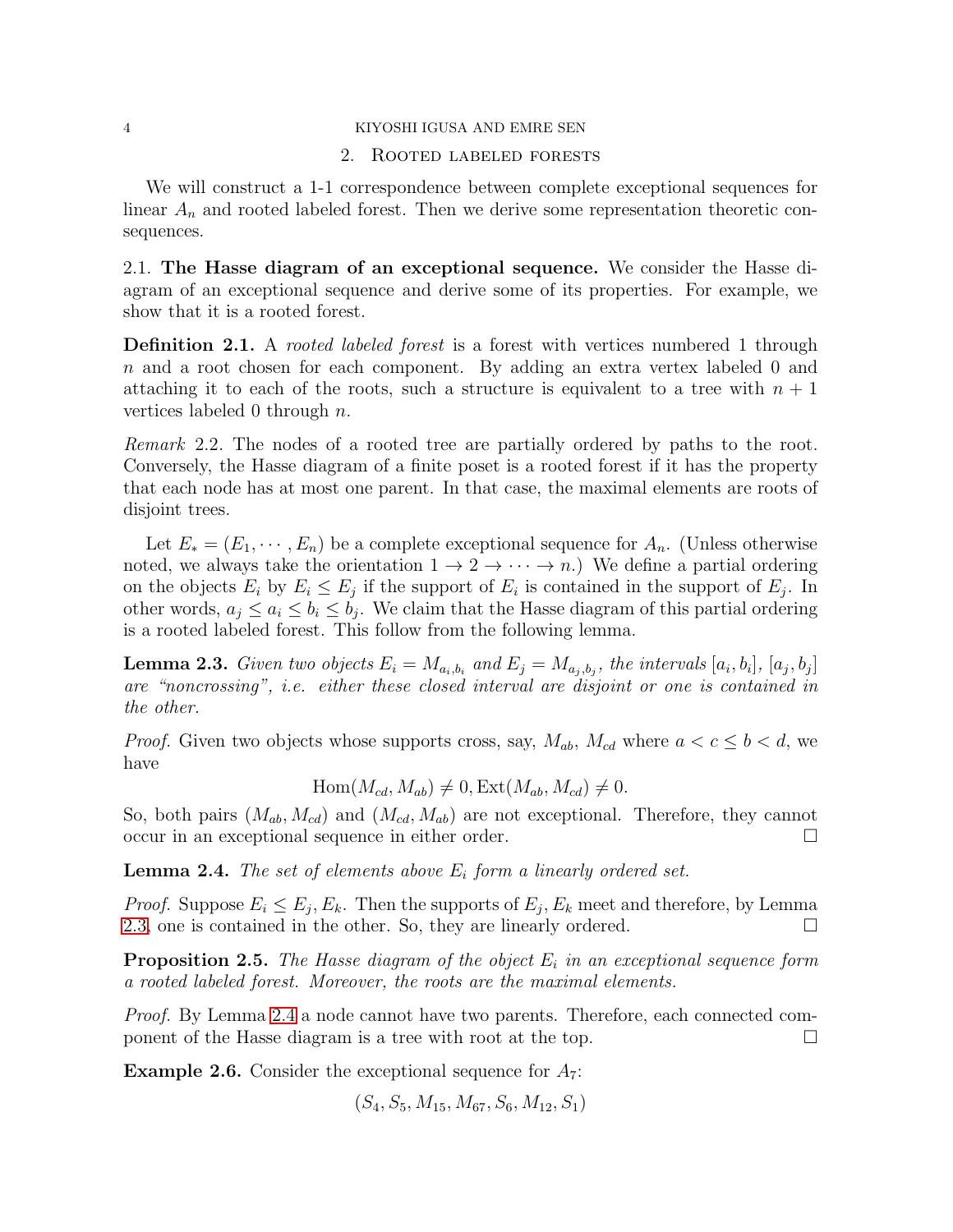The corresponding Hasse diagram is:



We note that the leaves are simple modules. More generally, we have the following.

**Proposition 2.7.** The length of the object  $E_i = M_{a_i,b_i}$  (given by  $b_i - a_i + 1$ ) is the *number of objects*  $E_j$  which are  $\leq E_i$  in the partial ordering. In particular, the leaves *(the minimal elements) have length 1, i.e., they are simple modules.*

Given a rooted labeled tree, define the *weight* of any node  $v_i$  to be the number of nodes which are  $\leq v_i$ . The statement of the proposition is that the weight of  $v_i$  as a node in the Hasse diagram is equal to the length of the corresponding module  $E_i$ .

*Proof.* We use the fact that the dimension vectors  $\underline{\dim} E_i$  form a vector space basis for  $\mathbb{R}^n$ . Suppose that  $E_i = M_{ab}$  with length  $k = b - a + \overline{1}$ . Take the linear map  $\pi : \mathbb{R}^n \to \mathbb{R}^k$ given by projection onto coordinates a through b. Then  $\dim E_i$  maps to the vector  $(1, 1, \dots, 1)$ . For any  $E_i$  whose support is not contained in the interval [a, b] we have by Lemma [2.3](#page-3-1) that the support of  $E_j$  is either disjoint from the interval  $[a, b]$  or it contains that interval. In either case,  $\pi(\underline{\dim} E_j)$  is a scalar multiple of  $\underline{\dim} E_i$ . Therefore, the image of  $\pi$  is spanned by  $\pi(\underline{\dim} E_i)$  for those  $E_i$  with support in [a, b]. So, there must be at least  $k$  of these. However, there are at most  $k$  linearly independent vectors with support in [a, b]. Therefore, the number of  $E_i$  with support in [a, b] is exactly k, the length of  $E_i$ . So, the length of  $E_i$  is the weight of  $v_i$  as claimed.

Proposition [2.5](#page-3-3) gives a mapping

{complete exceptional sequence for  $A_n$ }  $\stackrel{H}{\rightarrow}$  {rooted labeled forests on n}

We claim that this map is a bijection. Since the two sets have the same cardinality it will suffice to show that the map is surjective. So, for every rooted labeled forest on  $n$ we will construct the unique exceptional sequence having that forest as Hasse diagram. We will not prove uniqueness directly. Uniqueness follows from the counting argument.

2.2. The exceptional sequence of a rooted labeled forests. We give an explicit construction of the necessarily unique complete exceptional sequence for any rooted labeled forest. The construction will be recursive.

Given  $i \in [n]$ , let  $v_i$  be the node labeled i in the forest F. Let  $T_i$  be the tree having root  $v_i$ , i.e.,  $T_i$  consists of all nodes  $v_j \leq v_i$  in F. Then  $v_j \leq v_i$  if and only if  $T_j \subset T_i$ .

First, consider the connected case, i.e.,  $F$  is a tree. Let  $v_r$  be the root of  $F$ , i.e.,  $F = T_r$ . Let  $v_{i_1}, v_{i_2}, \dots, v_{i_k}$  be the children of the root  $v_r$ . Without loss of generality, we may choose the labels so that

$$
i_1 < i_2 < \cdots < i_p < r < i_{p+1} < \cdots < i_k
$$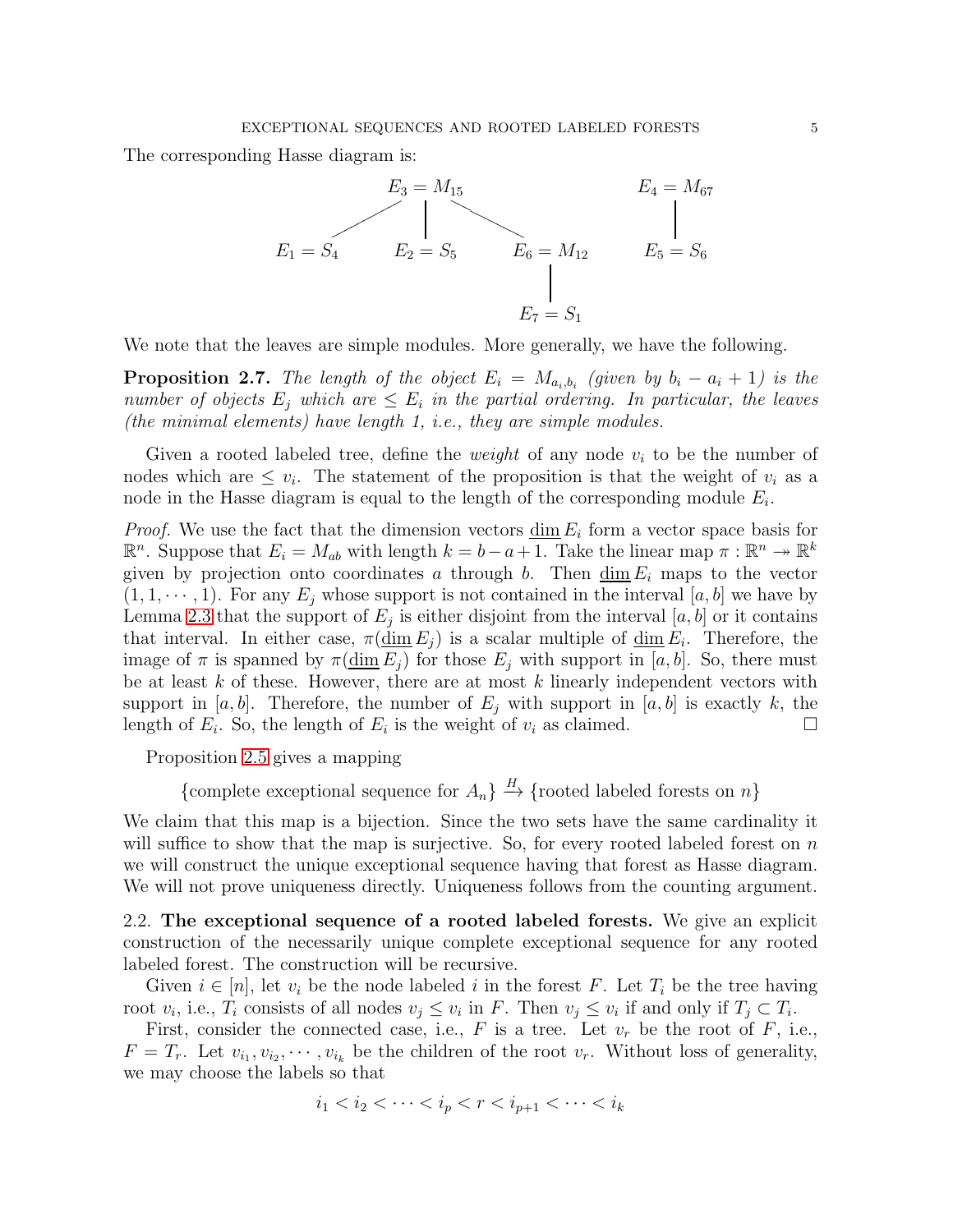where  $0 \leq p \leq k$ . Recall that the weight  $w(v_i)$  is the size of  $T_i$ . In particular, the weight of  $v_r$  is n and

$$
n=1+\sum w(v_{i_j})
$$

We assign the module  $E_r := M_{1n}$  to  $v_r$ . Since  $M_{1n}$  is uniserial, it has a filtration with  $k+1$  subquotients, one of length 1 and the others of length  $w(v_{i_j})$ . Denote the filtration:

$$
0 \subset A_p \subset A_{p-1} \subset \cdots \subset A_2 \subset A_1 \subset B_k \subset \cdots \subset B_{p+1} \subset B_p = M_{1n}
$$

We may chose these so that  $A_x/A_{x-1}$  has length  $w(v_{i_x})$  when  $x \leq p$  and  $B_{y-1}/B_y$  has length  $w(v_{i_y})$  for  $y \ge p+1$ . (This makes  $B_k/A_1$  simple, of length 1.) Then we let

$$
E_{i_x} = A_x / A_{x-1}, \qquad E_{i_y} = B_{y-1} / B_y.
$$

**Proposition 2.8.**  $(E_{i_1}, \dots, E_{i_p}, E_r, E_{i_{p+1}}, \dots, E_{i_k})$  *is an exceptional sequence.* 

*Proof.* It suffices to show that  $(X, Y)$  is an exceptional pair for any subsequence  $X, Y$  of length 2.

Case 1:  $X = E_r$ . Then  $Y = E_{i_y}$  for  $y > p$  which has no morphism to  $E_r$  since its support does not contain n by construction.  $Ext(Y, E_r) = 0$  since  $E_r$  is injective.

Case 2:  $Y = E_r$ , Then  $X = E_{i_x}$  for  $x \leq p$ . These cannot be quotients of Y. Hence there is no morphism  $Y \to X$  and  $\text{Ext}(E_r, X) = 0$  since  $E_r$  is projective.

For the remaining pairs, there is no morphism since they have disjoint supports.

Case 3:  $X = E_{i_x}$  where  $x \leq p$  and  $Y = E_{i_y}$  where  $y \geq p+1$ . Then the supports of X, Y are disjoint and not consecutive. Therefore there is no morphism and no extension.

In the remaining cases,  $X, Y$  are on the same side of  $E_r$ . So, their supports are disjoint and  $\text{Ext}(Y, X) = 0$  since, in any extension, Y would be the submodule.

We come to the recursion step. Take any subtree of F with root  $v_s$ . Suppose the corresponding module has been constructed, say  $E_s = M_{ab}$  with length  $b-a+1 = w(v_s)$ . In particular  $E_s$  will be simple when  $v_s$  is a leaf. When  $v_s$  is not a leaf, we repeat the construction above for the children  $v_{i_z}$  of  $v_s$ . This will assign modules  $E_{i_z}$  of length equal to the weight  $w(v_{j_z})$  having supports which are closed disjoint subintervals of  $[a, b]$  with union  $[a, b]$  minus one point which we call the "gap". (In the construction above, the gap is the support of the simple module  $B_k/A_1$ .) Continuing in this way we construct all modules  $E_t$  in the case when F is connected.

Now consider the case when F is a disjoint union of trees  $T_1, \dots, T_k$  with roots  $v_{j_1}, \dots, v_{j_k}$  where  $j_1 \leq j_2 \leq \dots \leq j_k$ . Then the weights  $w(v_{j_z})$  add up to n. Let  $E_{j_1}, \dots, E_{j_k}$  be the modules with disjoint supports of length  $w(v_{j_z})$  which are consecutive. For instance  $E_{j_1} = M_{1x}$  where  $x = w(v_{j_1}), E_{j_2} = M_{x+1,y}$  where  $y = x + w(v_{j_2}),$ etc.

## <span id="page-5-0"></span>**Proposition 2.9.**  $(E_{j_1}, \dots, E_{j_k})$  *is an exceptional sequence.*

*Proof.* There are no morphisms between these objects since their supports are disjoint. For any  $x < y$ ,  $\text{Ext}(E_{j_y}, E_{j_x}) = 0$  since in any extension,  $E_{j_y}$  will be the submodule.  $\Box$ 

<span id="page-5-1"></span>*Remark* 2.10. We say that a sequence of modules  $X_1, \dots, X_k$  have *consecutive supports* if  $X_i = M_{a_i, b_i}$  where each  $a_i = b_{i-1}+1$ . For example, the modules in Proposition [2.9](#page-5-0) have consecutive supports. Modules with consecutive support form an exceptional sequence.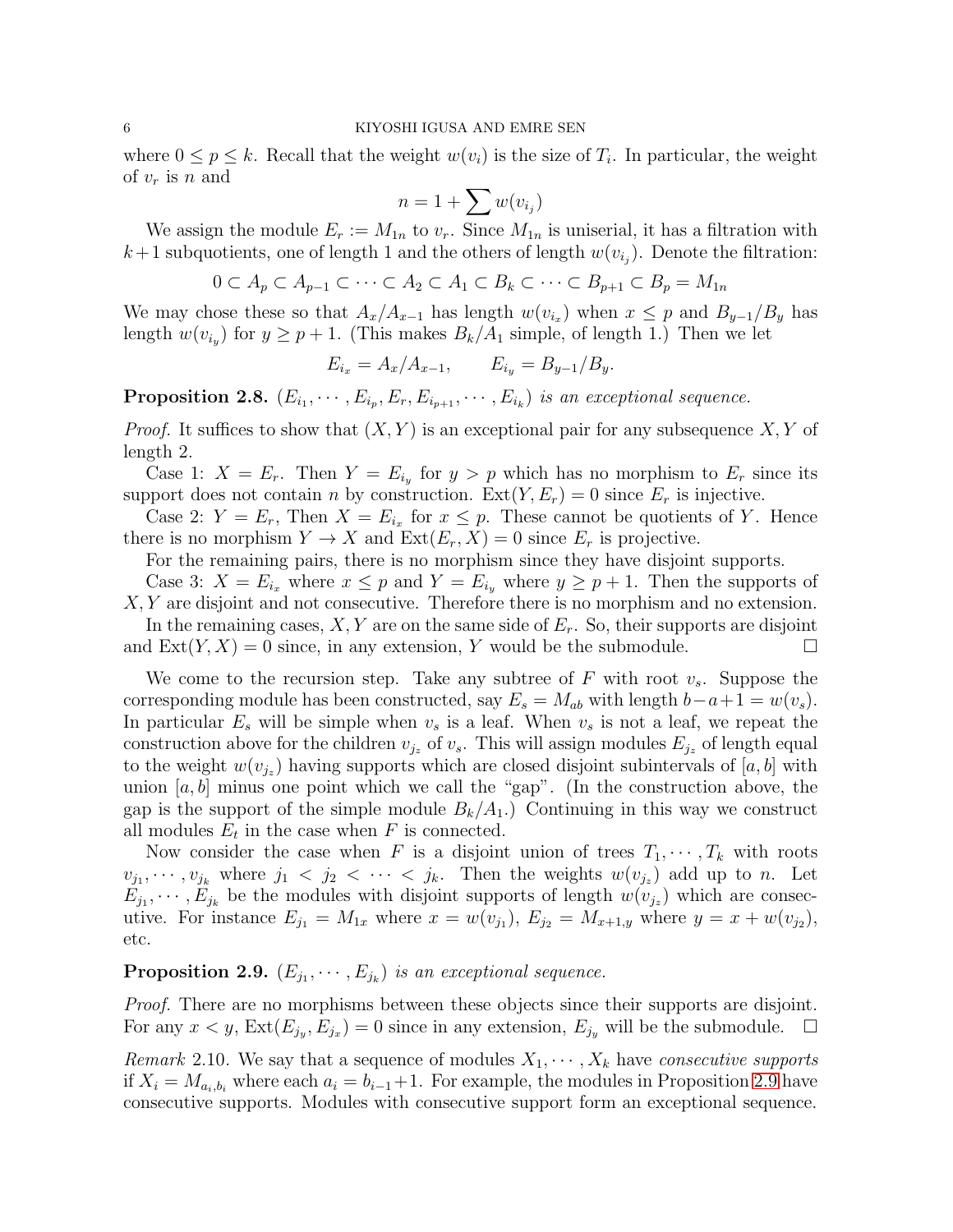We list the basic properties of the modules  $E_i$  corresponding to the nodes  $v_i$  under the construction above.

<span id="page-6-2"></span>Proposition 2.11. *Given any rooted labeled forest* F*, let* E<sup>i</sup> *be the module corresponding to node* v<sup>i</sup> *by the above recursive construction. Then*

- (1) *Each*  $E_i$  *has length equal to*  $w(v_i)$ *.*
- (2) The support of  $E_i$  is contained in the support of  $E_j$  if and only if  $v_i \leq v_j$ .
- (3) The supports of  $E_i, E_j$  are disjoint if and only if  $v_i, v_j$  are not comparable.
- (4) If  $v_{i_1}, \dots, v_{i_k}$  are the children of  $v_r$  and  $i_1 < i_2 < \dots < i_p < r < i_{p+1} < \dots < i_k$ *then*
	- (a)  $E_{i_x}$  is a submodule of  $E_r$  if and only if  $x = p$ , i.e., if  $v_{i_x}$  is the child of  $v_r$ *with the largest label less than* r. (None of the  $E_{i_x}$  are submodules of  $E_r$ ) *when*  $p = 0.$ *)*
	- (b)  $E_{i_y}$  is a quotient of  $E_r$  if and only if  $y = p + 1$ , i.e., if  $v_{i_y}$  is the child of  $v_r$ *with the smallest label greater than* r. (None of the  $E_{i_y}$  are quotients of  $E_r$ *when*  $p = k$ *.*)
	- (c)  $E_{i_1}, \cdots, E_{i_p}$  have consecutive supports.
	- (d)  $E_{i_{p+1}}, \cdots, E_{i_k}$  have consecutive supports.

*Proof.* Properties (1) and (4) follow from the construction. To prove (2) and (3) we note that, for any i, j there are only two possibilities: either one is  $\leq$  the other or they are not comparable. In the first case, suppose  $v_i < v_j$ . Then there is a sequence  $v_i = v_{k_0} < v_{k_1} < v_{k_2} < \cdots < v_j$  where each  $v_{k_x}$  is a child of  $v_{k_{x+1}}$  in that case, supp  $E_{k_x} \subset \text{supp } E_{k_{x+1}}$  by construction. So, supp  $E_i \subset \text{supp } E_j$ . In the second case, either  $v_i, v_j$  lie in disjoint trees with distinct roots  $v_k, v_\ell$  in which case  $E_k$  and  $E_\ell$  have disjoint supports by Proposition [2.9.](#page-5-0) Otherwise,  $v_i, v_j$  lie in the same tree. Let  $v_k$  be the smallest node  $\geq v_i, v_j$ . Then  $v_i, v_j$  are  $\leq$  two children of  $v_k$  where the corresponding modules have disjoint supports. So,  $E_i, E_j$  have disjoint supports.

<span id="page-6-0"></span>Theorem 2.12. *(Theorem [B\(](#page-1-1)1)) Given any rooted labeled forest* F*, let* E<sup>i</sup> *be the module corresponding to node* v<sup>i</sup> *by the above recursive construction. Then*

 $(E_1, E_2, \cdots, E_n)$ 

*is a complete exceptional sequence.*

To prove this theorem we consider the three cases when  $E_i$  is a submodule of  $E_j$ ,  $E_i$ is a quotient module of  $E_j$  and  $E_i, E_j$  extend each other.

<span id="page-6-1"></span>**Lemma 2.13.** If  $E_i$  is a submodule of  $E_j$  and  $i \neq j$  then  $v_i < v_j$  and the nodes  $v_{k_1}, \dots, v_{k_t}$  connecting  $v_i$  to  $v_j$  in F have increasing labels:  $i < k_1 < k_2 < \dots < k_t < j$ .

*Proof.* Since  $v_i < v_{k_t} < v_j$ , supp  $E_i \subset \text{supp } E_{k_t} \subset \text{supp } E_j$ . Since  $E_i$  contains the socle of  $E_j$ , so does  $E_{k_t}$ . So,  $E_{k_t}$  is a submodule of  $E_j$  and  $v_{k_t}$  is a child of  $v_j$ . It follows that the label must be smaller by the construction:  $k_t < j$ . By the same argument  $k_p < k_{p+1}$ for all  $p$  and  $i < k_1$ .

<span id="page-6-3"></span>**Lemma 2.14.** If  $E_i$  is a quotient module of  $E_j$  and  $i \neq j$  then  $v_i < v_j$  and the nodes  $v_{k_1}, \dots, v_{k_t}$  connecting  $v_i$  to  $v_j$  in F have decreasing labels:  $i > k_1 > k_2 > \dots > k_t > j$ .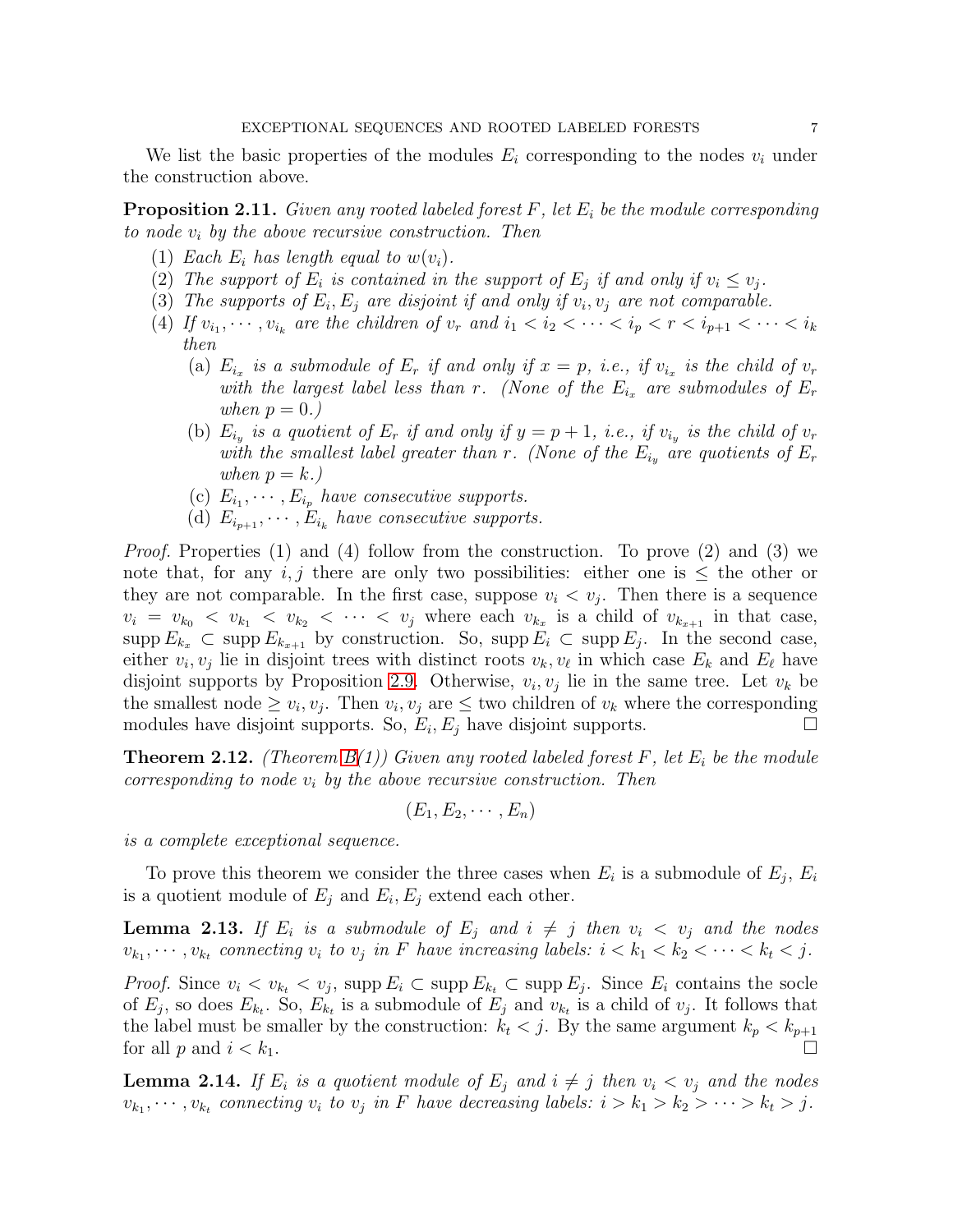*Proof.* This statement is dual to Lemma [2.13](#page-6-1) and has an analogous proof.  $\Box$ 

<span id="page-7-0"></span>**Lemma 2.15.**  $\text{Ext}(E_i, E_j) \neq 0$  if and only if  $E_i, E_j$  have (disjoint) consecutive supports and, in that case,  $E_i$  is a submodule of some  $E_k$  and  $E_j$  is a quotient module of some  $E_{\ell}$  where  $v_k, v_{\ell}$  are sibling and

$$
i \leq k < \ell \leq j.
$$

*Proof.* Let  $\text{Ext}(E_i, E_j) \neq 0$ . Then either the supports are consecutive or they overlap. But the second case is excluded by Proposition [2.11](#page-6-2) (2), (3). The converse is clear.

Suppose the supports of  $E_i, E_j$  are consecutive, say supp  $E_i = [a, b]$ , supp  $E_j = [b + b]$ 1, c]. Let  $v_k$  be maximal in F so that  $v_i \leq v_k$  and  $v_j \nleq v_k$ . Then  $E_k$  contains the support of  $E_i$  and is disjoint from the support of  $E_j$ . So,  $b \in \text{supp } E_k$  and  $b+1 \notin \text{supp } E_k$  making  $E_i$  a submodule of  $E_k$ . By Lemma [2.13,](#page-6-1)  $i \leq k$ .

Similarly, let  $v_{\ell}$  be maximal in F so that  $v_j \leq v_{\ell}$  and  $v_i \nleq v_{\ell}$ . Then  $\ell \leq j$  by Lemma [2.14.](#page-6-3) By maximality of  $v_k, v_\ell$ , they must be sibling (or roots of disjoint trees). In either case,  $k < \ell$  since  $E_k, E_\ell$  have consecutive supports. (This follows from either Proposition  $2.11(4)$  $2.11(4)$  or Proposition [2.9.](#page-5-0)) This proves the lemma.

*Proof of Theorem [2.12.](#page-6-0)* These lemmas imply that  $(E_1, \dots, E_n)$  is a complete exceptional sequence. Indeed, if  $i < j$  we have  $Hom(E_j, E_i) = 0$  since  $E_j$  is not a submodule of  $E_i$  by Lemma [2.13](#page-6-1) and  $E_i$  is not a quotient module of  $E_j$  by Lemma [2.14.](#page-6-3) Also,  $\text{Ext}(E_j, E_i) = 0$ by Lemma [2.15.](#page-7-0)  $\Box$ 

<span id="page-7-1"></span>Example 2.16. It is easy to convert a rooted labeled forest into a complete exceptional sequence. Start with the following.



By Remark [2.10,](#page-5-1) the modules  $E_3, E_5$  corresponding to the roots  $v_3, v_5$  have consecutive supports. By Proposition [2.11](#page-6-2) (1), these supports have lengths 3,6. So,  $E_3 = M_{13}$  and  $E_5 = M_{49}$ . Since  $1 < 3$ ,  $E_1$  is the length 2 submodule of  $E_3$ . So,  $E_1 = M_{23}$ . By Proposition [2.11\(](#page-6-2)4),  $E_6$  has support at 4 followed by a gap, then  $E_2, E_4$  have consecutive supports in the interval [6, 9]. So,  $E_6 = S_4$ ,  $E_2 = S_6$  and  $E_4 = M_{79}$ . The children of  $v_4$ are leaves with larger labels, so the corresponding modules are simples of injective type:  $E_7 = S_7$ ,  $E_9 = S_8$ . The complete exceptional sequence is

$$
E_* = (M_{23}, S_6, M_{13}, M_{79}, M_{49}, S_4, S_7, S_2, S_8)
$$

This same example is done using chord diagrams following [\[13\]](#page-27-6) in Figure [1.](#page-10-1)

## 2.3. Relatively projective and injective objects.

**Definition 2.17.** An object  $E_i$  in a complete exceptional sequence  $(E_1, \cdots, E_n)$  is called *relatively projective* if it is a projective object of the full subcategory of mod-Λ of all modules Y so that

$$
\operatorname{Hom}_{\Lambda}(E_j, Y) = 0 = \operatorname{Ext}_{\Lambda}(E_j, Y)
$$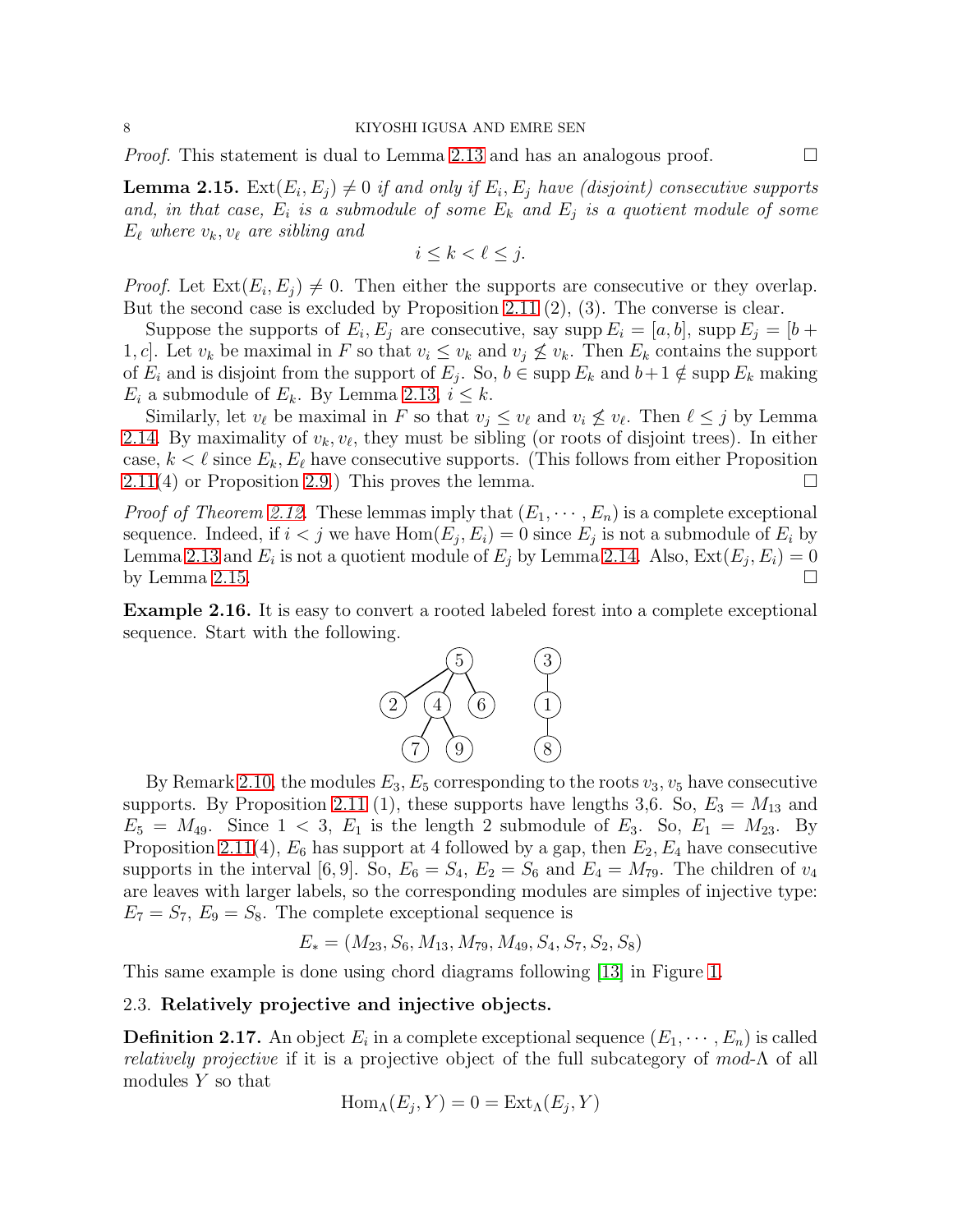for all  $j > i$ . This is called the *right perpendicular* category of  $Z = E_{i+1} \oplus \cdots \oplus E_n$  and is denoted  $Z^{\perp}$ .

Similarly, an object  $E_i$  in a complete exceptional sequence  $(E_1, \dots, E_n)$  is called *relatively injective* if it is an injective object of the full subcategory of  $mod-\Lambda$  of all modules  $X$  so that

$$
\operatorname{Hom}_{\Lambda}(X, E_j) = 0 = \operatorname{Ext}_{\Lambda}(X, E_j)
$$

for all  $j < i$ . This is called the *left perpendicular* category of  $Z = E_1 \oplus \cdots \oplus E_{i-1}$  and is denoted  $^{\perp}Z$ .

**Proposition 2.18.** *If any two of the objects in a short exact sequence*  $0 \rightarrow A \rightarrow B \rightarrow$  $C \rightarrow 0$  *lie in*  $Z^{\perp}$  (or  $^{\perp}Z$ ) then so does the third.

*Proof.* This follows from the 6-term exact sequence:

$$
0 \to \text{Hom}(Z, A) \to \text{Hom}(Z, B) \to \text{Hom}(Z, C)
$$

$$
\to \text{Ext}(Z, A) \to \text{Ext}(Z, B) \to \text{Ext}(Z, C) \to 0.
$$

An analogous argument works for  $\perp Z$ .

Since  $X \in Y^{\perp}$  if and only if  $Y \in {}^{\perp}X$ , we get the following.

<span id="page-8-2"></span>**Corollary 2.19.** For any short exact sequence  $0 \to A \to B \to C \to 0$ ,  $(A \oplus B)^{\perp} =$  $A^{\perp} \cap B^{\perp}$  *is contained in*  $C^{\perp}$  *and similarly,*  $^{\perp}(A \oplus B) \subseteq {^{\perp}C}$ .

<span id="page-8-0"></span>**Theorem 2.20.** *(Theorem [B\(](#page-1-1)2))* Let  $E_* = (E_1, \dots, E_n)$  be a complete exceptional se*quence for a linear quiver of type* An*. Let* F *be the corresponding rooted labeled forest. For each*  $E_i$  *in*  $E_*$ *, let*  $v_i$  *be the corresponding node of*  $F$ *. Then,* 

- (1)  $E_i$  is relatively projective and relatively injective if and only if  $v_i$  is a root of  $F$ .
- (2) For  $v_i$  not a root of F, let  $v_j$  be the parent of  $v_i$ . Then,  $E_i$  is relatively projective, *resp. injective in*  $E_*$  *if and only if*  $i < j$ *, resp*  $i > j$ *.*

<span id="page-8-1"></span>Corollary 2.21. *(Corollary [C\)](#page-1-3) Every object in a complete exceptional sequence of type* A<sup>n</sup> *with straight orientation is either relatively projective or relatively injective and at least one object is both.*

To prove Theorem [2.20,](#page-8-0) let  $v_{i_1}, \dots, v_{i_k}$  be the children of  $v_j$  with

$$
i_1 < i_2 < \cdots < i_p < j < i_{p+1} < \cdots < i_k.
$$

Then we have by construction that  $E_j = M_{ab}$  and  $E_{i_1}, \cdots, E_{i_p}$  is a sequence of modules with consecutive support in the interval  $[a+1,b] = \text{supp } rM_{ab}$  and so that  $E_{i_p}$  is a submodule of  $M_{ab}$ . In more details, we have  $E_{i_s} = M_{a_s,b_s}$  where  $a < b_1 < b_2 < \cdots < b_n$  $b_p = b$  and  $a_s = b_{s-1} + 1$  for  $1 < s \leq p$ .

<span id="page-8-3"></span>**Lemma 2.22.** The objects  $E_{i_y}$  for  $y > p$  are not relatively projective in  $E_*$ .

*Proof.* Let W be the direct sum of the objects  $E_t$  which come after  $E_{i_y}$ , i.e.,  $t > i_y$ . We will show that  $E_t$  is not a projective object of  $W^{\perp}$ .

Claim: For any  $p < x \leq y$ ,  $W^{\perp}$  contains a module  $M_{cb}$  with socle  $S_b$  which maps onto  $E_{i_x}$ .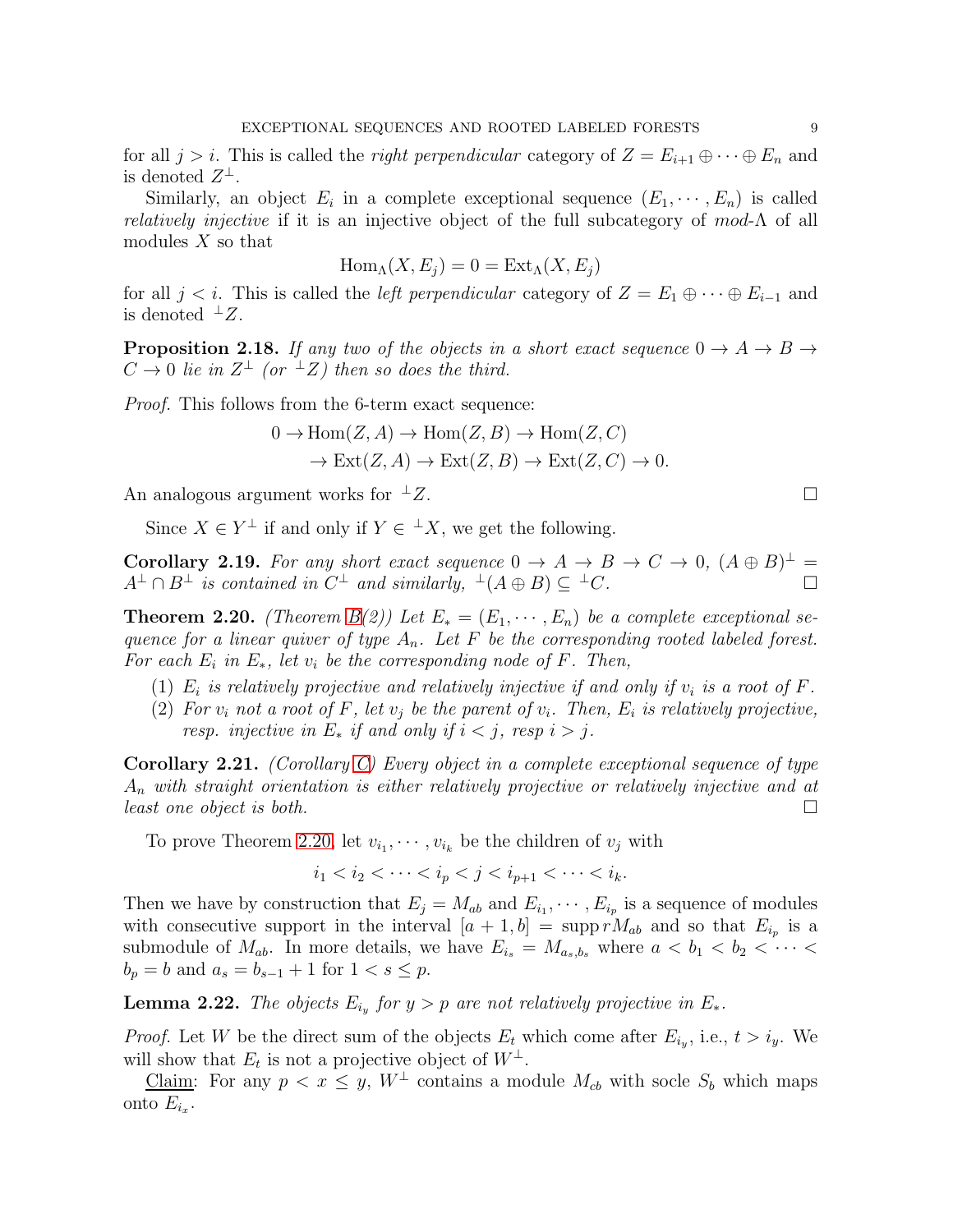Since  $E_{i_x}$  is a proper quotient of  $M_{cb}$ ,  $E_{i_x}$  cannot be projective in  $W^{\perp}$  for  $p < x \leq y$ . When  $x = y$  this proves the lemma. So, it suffices to prove this claim.

The proof of the claim is by induction on x. For  $x = p + 1$ ,  $E_{i_{p+1}}$  is a quotient of  $E_j = M_{ab}$  which lies in  $W^{\perp}$  since it is to the left of  $E_{i_y}$  in  $E_*$ . We take  $c = a$  in that case. Suppose the claim holds for  $x < y$ . Then, by induction, there is a module  $M_{cb} \in W^{\perp}$ which maps onto  $E_{i_x}$  which also lies in  $W^{\perp}$ . Therefore the kernel  $M_{db}$  lies in the abelian category  $W^{\perp}$ . But  $M_{db}$  maps onto  $E_{i_{x+1}}$  since  $E_{i_x}, E_{i_{x+1}}$  have consecutive supports. So, the claim holds for  $x + 1$ . This proves the claim and the lemma.

<span id="page-9-0"></span>**Lemma 2.23.**  $rM_{ab}$  is a projective object in the perpendicular category  $M_{ab}^{\perp}$ .

*Proof.* When  $b = n$ ,  $rM_{ab}$  is projective and lies in  $M_{ab}^{\perp}$ .

For  $b < n$ ,  $rM_{ab}$  is a quotient of  $\tau M_{ab} = M_{a+1,b+1}$ . So,  $\text{Hom}(rM_{ab}, \tau M_{ab}) = 0$  and  $\text{Hom}(M_{ab}, rM_{ab}) = 0.$  So,  $rM_{ab} \in M_{ab}^{\perp}$ .

To show that  $rM_{ab}$  is projective in  $M_{ab}^{\perp}$ , suppose not. Then there is another object  $X \in M_{ab}^{\perp}$  and an epimorphism  $X \to rM_{ab}$ . But then  $X = M_{a+1,c}$  for some  $c > b$ . Then we have an epimorphism  $X \to \tau M_{ab}$  contradicting the assumption that  $X \in M_{ab}^{\perp}$ . So,  $rM_{ab}$  is projective in  $M_{ab}^{\perp}$ .  $\frac{1}{ab}$ .

Lemma [2.23](#page-9-0) is the case  $s = p$  of the following lemma:

<span id="page-9-1"></span>**Lemma 2.24.**  $M_{a+1,b_s}$  is a projective object in the perpendicular category  $W^{\perp}$  where  $W = M_{ab} \oplus E_{i_{s+1}} \oplus \cdots \oplus E_{i_p}.$ 

*Proof.* For  $b_s = b$ ,  $M_{a+1,b_s} = r M_{ab}$  and the previous lemma applies.

For  $b_s < b$ ,  $M_{a+1,b_s}$  is a quotient of  $\tau M_{ab} = M_{a+1,b+1}$ . So,  $M_{a+1,b_s} \in M_{ab}^{\perp}$ . Also,  $M_{a+1,b_s} \in E_{i_t}^{\perp}$  $\sum_{i=1}^{\infty}$  for  $s < t \leq p$  since the support of  $E_{i_t}$  lies in  $(b_s, n]$ . So,  $M_{a+1,b_s} \in W^{\perp}$ 

The module  $M_{a,b_s}$  is an iterated quotient of components of W since  $M_{a,b_{p-1}} = M_{ab}/E_{i_p}$ and  $M_{a,b_s} = M_{a,b_{s+1}}/E_{i_{s+1}}$ . Therefore,  $W^{\perp} \subset M_{a,b_s}^{\perp}$  by Corollary [2.19.](#page-8-2)  $M_{a+1,b_s}$  is projective in  $M_{a,b_s}^{\perp}$  by the previous lemma and therefore it is projective in  $W^{\perp}$ .

<span id="page-9-2"></span>**Theorem 2.25.** Let  $v_i$  be a child of  $v_j$  in the rooted labeled forest  $F$ . Then the object  $E_j$  in the corresponding complete exceptional sequence  $E_* = (E_1, \cdots, E_n)$  is relatively *projective if and only if*  $i < j$ *.* 

*Proof.* If  $i > j$  then, by Lemma [2.22,](#page-8-3)  $E_i$  is not relatively projective. So, suppose  $i < j$ . Then, in the notation above,  $i = i_s$  for some  $s \leq p$ .

Let W be the direct sum of all objects  $E_k$  in the exceptional sequence with  $k > i$ . This includes the summands of  $W_0 = E_j \oplus E_{i_{s+1}} \oplus \cdots \oplus E_{i_p}$ . Thus  $W^{\perp} \subset W_0^{\perp}$ . By Lemma [2.24,](#page-9-1)  $W_0^{\perp}$  contains as a projective object the module  $M_{a+1,b_s}$  which has  $E_{i_s} = M_{a_s,b_s}$  as a submodule. Since  $W_0^{\perp}$  is a hereditary abelian category, this makes  $E_{i_s}$  a projective object of  $W_0^{\perp}$ . So,  $E_{i_s}$  is a projective object of  $W^{\perp} \subset W_0^{\perp}$ .

We have the following dual statement with an analogous argument.

<span id="page-9-3"></span>**Theorem 2.26.** Let  $v_i$  be a child of  $v_j$  in the rooted labeled forest F. Then the object  $E_j$  in the corresponding complete exceptional sequence  $E_* = (E_1, \cdots, E_n)$  is relatively *injective if and only if*  $i > j$ .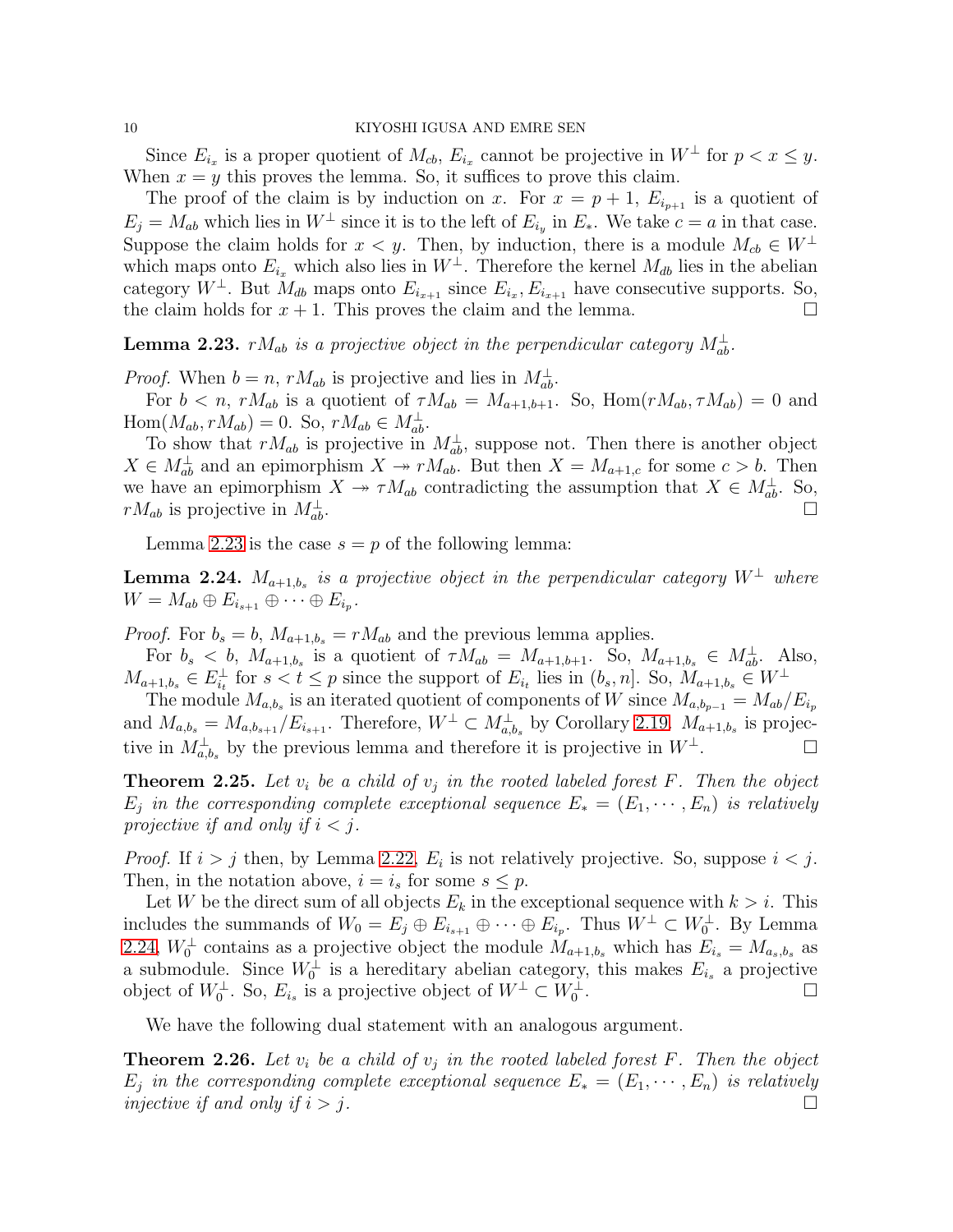By the discussion above, the only  $E_i$  which have a chance to be both relatively projective and relatively injective are ones corresponding to the roots of the components of F. Let  $v_{j_1}, v_{j_2}, \dots, v_{j_k}$  be the roots of F with  $j_1 < j_2 < \dots < j_k$ . Then the modules  $E_{j_1}, \cdots, E_{j_k}$  have consecutive supports with union [1, *n*].

<span id="page-10-2"></span>**Theorem 2.27.** The objects  $E_{j_1}, \dots, E_{j_k}$  corresponding to the roots of the forest F are *relatively projective and relatively injective in the complete exceptional sequence*  $E_{\ast}$ .

*Proof.* First,  $E_{j_k}$  is projective since it is a submodule of the projective module  $M_{1n}$ . Then, as in the proof of Lemma [2.24,](#page-9-1) the quotient  $M_{1n}/E_{j_k}$  is a projective object in the category  $E_{j_k}^{\perp}$ . Since  $E_{j_{k-1}}$  is a submodule of  $M_{1n}/E_{j_k}$ , it also becomes projective in  $E_{j_k}^{\perp}$  and therefore projective in  $W^{\perp}$  where W is the direct sum of all  $E_t$  for  $t > j_{k-1}$ . Repeating this process, we see that each  $E_{j_t}$  is relatively projective in  $E_*$ .

The dual arguments show that each  $E_{j_t}$  is relatively injective in  $E_*$ .

Theorem [2.20](#page-8-0) is given by combining Theorems [2.25,](#page-9-2) [2.26](#page-9-3) and [2.27.](#page-10-2)

<span id="page-10-0"></span>2.4. Chord diagrams and rooted labeled trees. First, we note that a rooted forest with n labeled vertices is equivalent to a rooted tree with  $n + 1$  vertices and n labeled edges. (Just move the edge labels to the endpoint furthest from the root, delete the root of the tree, then declare the adjacent vertices to be roots of the resulting forest.)

A bijection between exceptional sequences on quiver of type  $A_n$  (with any orientation) and rooted trees wth n labeled edges is given as follows. (Thanks to Hugh Thomas for explaining this to the first author many years ago.)



<span id="page-10-1"></span>FIGURE 1. The exceptional sequence  $(M_{23}, S_6, M_{13}, M_{79}, M_{49}, S_4, S_7, S_2, S_8)$ from Example [2.16](#page-7-1) is drawn as the sequence of chords (24, 67, 14, 70, 40, 45, 78, 23, 89) in red. The corresponding tree with root is in the region containing the arc 0 to 1 is indicated in blue. Deleting the root gives the rooted labeled forest in Example [2.16.](#page-7-1)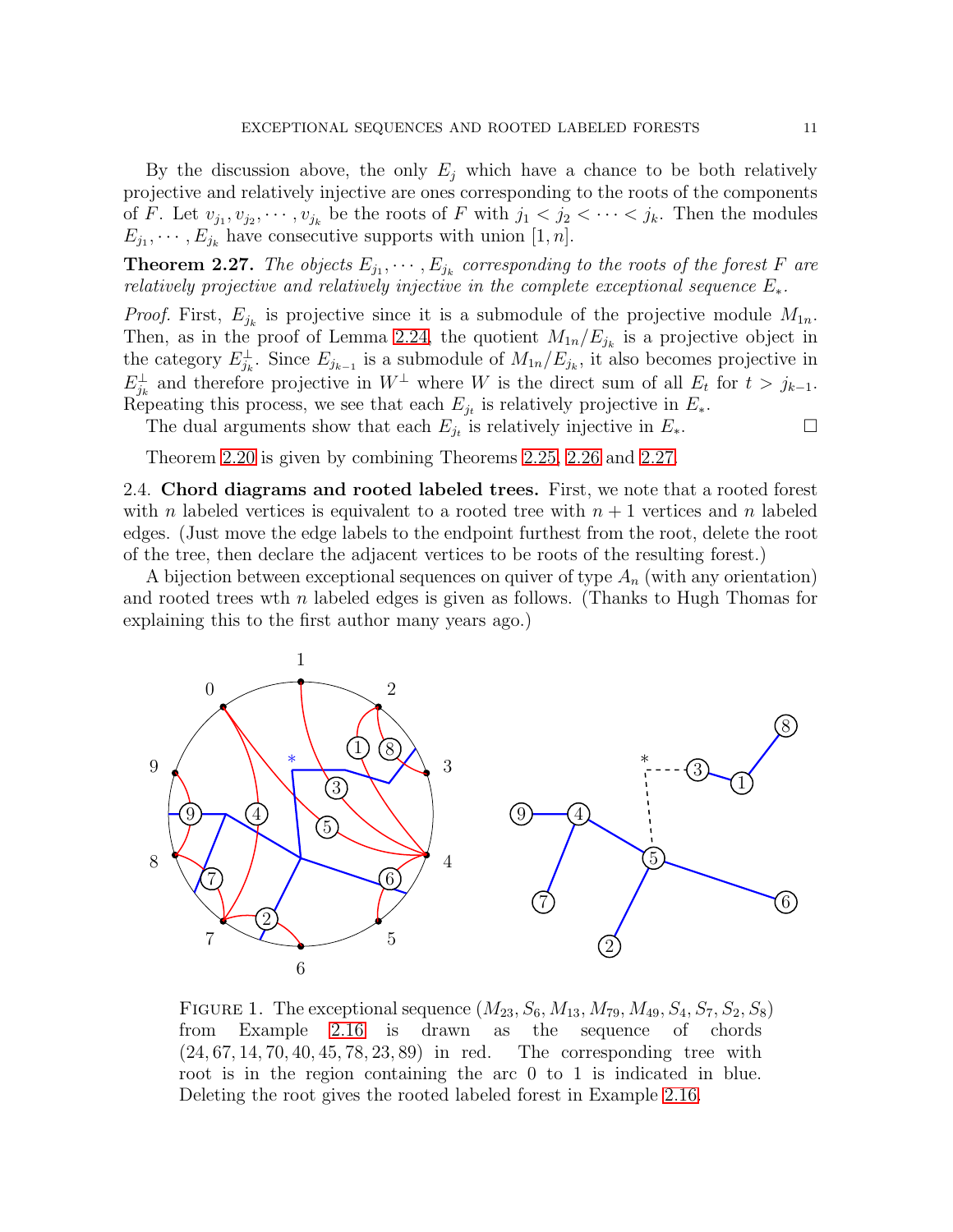#### 12 KIYOSHI IGUSA AND EMRE SEN

Goulden and Yon [\[13\]](#page-27-6) (and earlier [\[19\]](#page-27-7)) showed that rooted trees with n labeled edges are in bijection with factorizations of the  $n + 1$  cycle  $(012 \cdots n)$  as a product of *n* transpositions  $\tau_i = (a_i, b_i)$ . The bijection is given by drawing chords (labeled withi) between points  $a_i$  and  $b_i$  in a circle as indicated in Figure [1.](#page-10-1) The dual graph of these chords is the tree. The root is the region adjacent to the arc from 0 to 1. Brady and Watt [\[3\]](#page-26-0) showed that such factorizations of the  $n + 1$  cycle are in bijection with exceptional sequences where  $(\tau_1, \dots, \tau_n) = ((a_1, b_1), \dots, (a_n, b_n))$  corresponds to the exceptional sequence  $(M_{a_1,b_1-1},\cdots,M_{a_n,b_n-1})$  where the indices are taken modulo  $n+1$ .

It is easy to see why the bijection between exceptional sequences and rooted labeled forests (or trees), as illustrated in Figure [1](#page-10-1) is the same as the bijection given in Theorem [2.12.](#page-6-0) Any chords in the construction, say 14, separates the circle in two parts. One part contains the integers in the interval  $[1, 4]$ . The other part contains the arc 01 and therefore the root of the tree. So, any other chord  $(a, b)$  will be further away from the root if and only if  $[a, b] \subsetneq [1, 4]$ , or, equivalently,  $[a, b] \subsetneq [1, 4]$ . Therefore, the rooted forest is the Hasse diagram of the set of corresponding intervals  $[a_i, b_i]$  which are the supports of the objects in the exceptional sequence.

The correspondence between exceptional sequences and factorizations of the Coxeter element of the Weyl group (the  $n + 1$  cycle in the symmetric group for  $A_n$ ) has been generalized to any quiver in [\[15\]](#page-27-8). The correspondence with chord diagrams is also known for any orientation of  $A_n$  [\[8\]](#page-26-3). See also [\[17\]](#page-27-9) for the relation to noncrossing partitions.

2.5. Generating function for exceptional sequences. The following theorem and its proof come from [\[10\]](#page-26-1). This is a special case of a result from [\[9\]](#page-26-2).

<span id="page-11-0"></span>**Theorem 2.28.** For each  $n \geq 1$ , let  $P_n(a, b, c)$  be the three variable polynomial for rooted labeled forest given by  $P_n(a, b, c) = \sum a^p b^q c^r$  where the sum is over all rooted *labeled forests,* r *is the number of roots of the forest,* p *is the number of nodes*  $v_i$  *whose parent*  $v_j$  *has label*  $j > i$ ,  $q$  *is the number of nodes*  $v_i$  *with parent*  $v_j$  *so that*  $j < i$ *. Then* 

$$
P_n(a, b, c) = c(a + (n - 1)b + c)(2a + (n - 2)b + c) \cdots ((n - 1)a + b + c).
$$

*Proof.* We associate a weight to each node of a forest. The weight will be a, b, c depending on which type of node it is. Then the monomial  $a^p b^q c^r$  for a forest is the product of the weights of its nodes.

The proof is by induction on n. For  $n = 1$ ,  $P_1(a, b, c) = c$  since there is only one forest with one node which has weight c.

For  $n \geq 2$ , we write  $P_n(a, b, c)$  as the sum of two generating function

$$
P_n(a, b, c) = P_n(a, b, c)_1 + P_n(a, b, c)_2
$$

the first is for forest in which  $v_1$  is a root. We remove the root  $v_1$ , decrease the labels of the other nodes by 1 and keep the weights of the children of  $v_1$  to be b. This gives a rooted labeled forest with  $n-1$  nodes in which the roots have weight either b or c. Since a node with weight c was removed we have:

$$
P_n(a, b, c)_1 = cP_{n-1}(a, b, b+c).
$$

For the remaining forests, we remove the node  $v_1$  and make the children of  $v_1$  roots, but keeping the weight  $b$ . We obtain a forest with roots of weight either  $b$  or  $c$ . To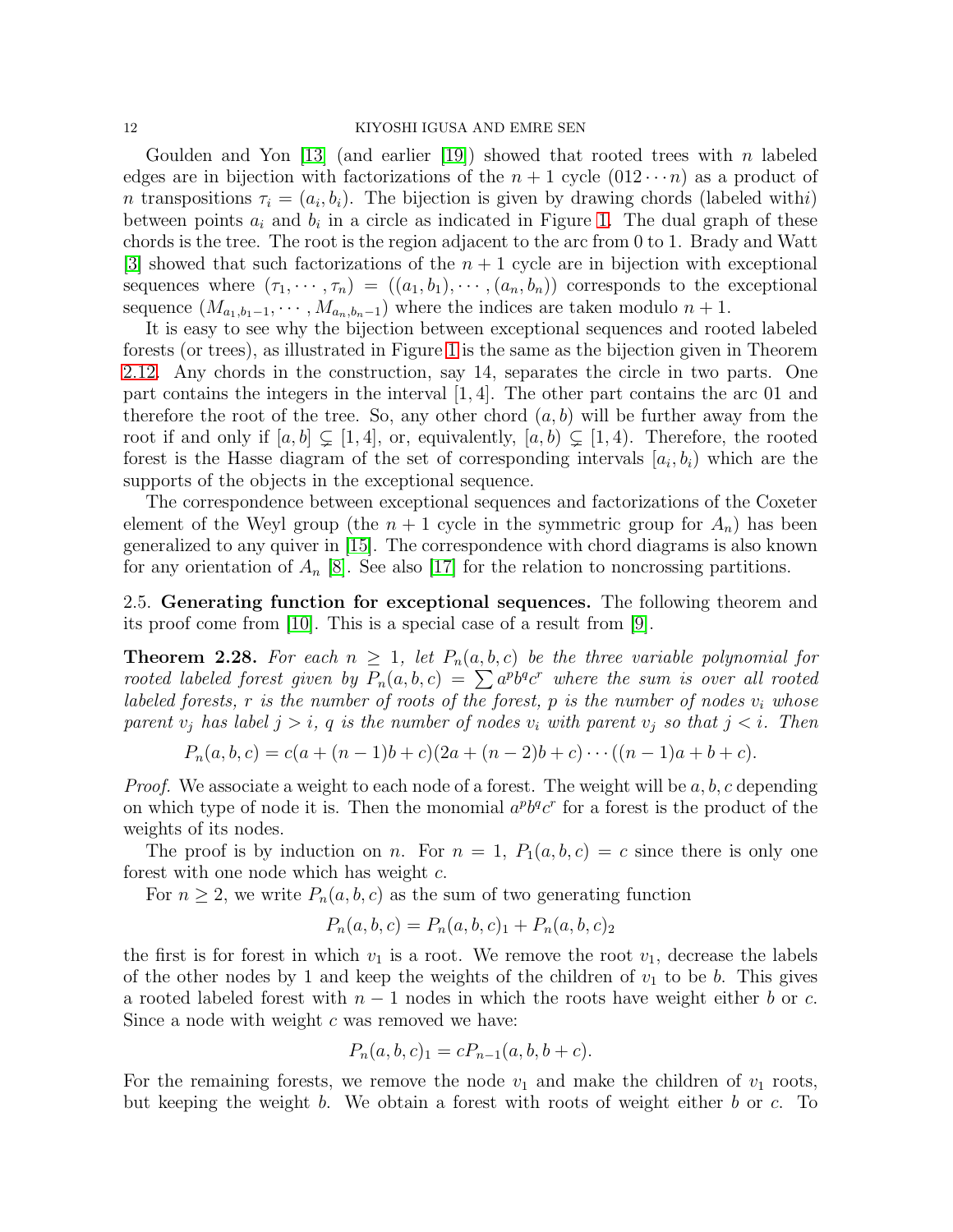reassemble the original forest, we need to choose one node to be the parent of  $v_1$ , we need to make the root of the tree in which this node lives to have weight  $c$ . The other  $b$ weighted roots become the children of  $v_1$ . So,

$$
P_n(a, b, c)_2 = a(n - 1)\frac{c}{b + c}P_{n-1}(a, b, b + c).
$$

A straightforward calculation proves the result.

Let  $P_{A_n}(a, b, c) = \sum_{p \mid q} \lambda_{pqr} a^p b^q c^r$  where  $\lambda_{pqr}$  is the number of complete exceptional sequences for linear  $A_n$  having

- (1) p objects  $E_i$  which are relatively projective but not relatively injective,
- (2) q objects which are relatively injective but not relatively projective
- (3) r objects which are both relatively projective and relatively injective.

<span id="page-12-1"></span>Theorem 2.29. *(Theorem [D\)](#page-1-0)*

$$
P_{A_n}(a, b, c) = P_n(a, b, c) = c \prod_{j=1}^{n-1} (ja + (n-j)b + c).
$$

*Proof.* This follows from Theorem [2.28](#page-11-0) and the properties of the bijection between complete exceptional sequences and rooted labeled forests given by Theorem [2.20.](#page-8-0)

<span id="page-12-2"></span>*Remark* 2.30*.* Theorem [2.29](#page-12-1) implies that there is only one exceptional sequence in which all objects are both relatively projective and relatively injective. This is never true for other orientations of  $A_n$  since such an exceptional sequence is given by a sequence of simple modules in which the support of each object is a source in the complement of the supports of the ones on its left and there are many such sequences for nonlinear  $A_n$ .

#### 3. Braid group action on rooted labeled forests

<span id="page-12-0"></span>It is well-known that the braid group acts transitively on the set of complete exceptional sequences for any Dynkin quiver, in particular, for type  $A_n$  [\[6\]](#page-26-4), [\[21\]](#page-27-10). In this section we construct an natural action of the braid group on rooted labeled forests and we show, in Theorem [3.1,](#page-13-0) that this action corresponds to the action on complete exceptional sequences under the bijection given in the previous section. We also show that this action of the braid group is different from the one given in [\[12\]](#page-27-5) since we are using a different bijection between the two sets.

The *braid group*  $B_n$  on *n* strands is given by generators and relations as follows. The generators are  $\sigma_i$  for  $1 \leq i < n$  with two relations:

- (1)  $\sigma_i, \sigma_j$  commute if  $|j i| \geq 2$
- (2)  $\sigma_i \sigma_{i+1} \sigma_i = \sigma_{i+1} \sigma_i \sigma_{i+1}$ .

Given a rooted labeled forest  $F$ , two node  $v_i, v_j$  are said to be *close* if one of the following holds.

- (1)  $v_i, v_j$  are roots of distinct components of F.
- (2)  $v_i, v_j$  are sibling, i.e., they have the same parent.
- (3) One of  $v_i, v_j$  is the parent of the other.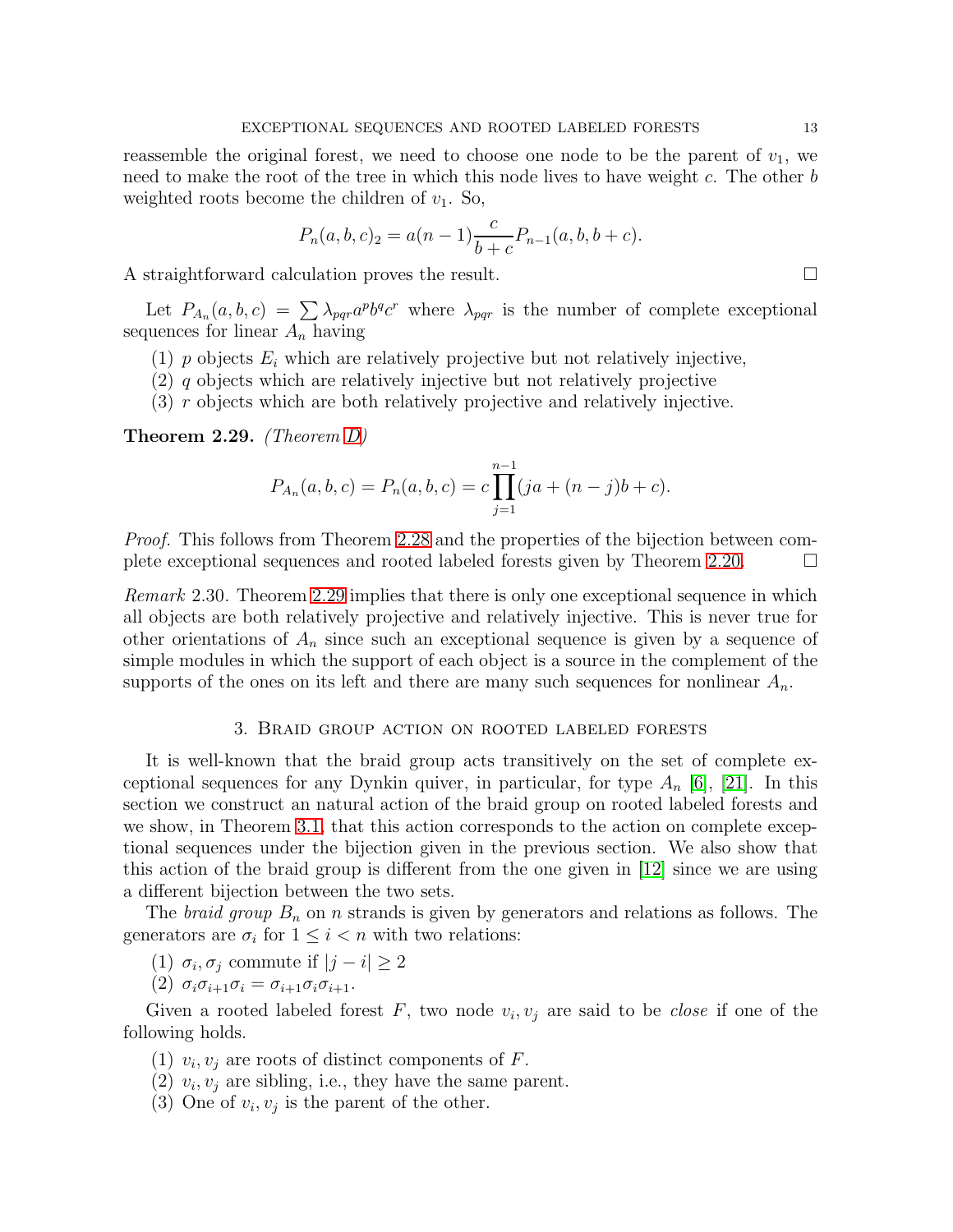All remaining cases are not close.

To simplify notation, we add a root  $v_0$ , which we call the *master root*, at the top of the forest giving a rooted tree  $F_+$ . Then Case 1 is a special case of Case 2: Roots in F are sibling in  $F_+$ .

<span id="page-13-2"></span>3.1. **Braid group action.** The braid group  $B_n$  acts on the set of rooted labeled forests on *n* as follows. We give the action of  $\sigma_i$  for  $1 \leq i \lt n$ . The partial ordering on [*n*] with Hasse diagram F and the one with Hasse diagram  $\sigma_i(F)$  are the same for nodes other than  $v_i, v_{i+1}$ . We keep the same notation for these nodes in  $\sigma_i(F)$ . But, we denote by  $v_i'$  $i, v'_{i+1}$  the nodes of  $\sigma_i(F)$  with labels  $i, i+1$ . These are given as follows.

<u>Case 0</u>: If nodes  $v_i, v_j$  are not close then  $\sigma_i(F)$  is given by switching the labels  $i, i+1$ , i.e.,  $\sigma_i(F) = F$  with nodes relabeled:  $v'_i = v_{i+1}, v'_{i+1} = v_i$ .

<u>Case 1</u>: Suppose  $v_i$  is the parent of  $v_{i+1}$ ,  $v_k$  is the parent of  $v_i$  in  $F_+$ , X is the set of other children of  $v_i$  and Y is the set of children of  $v_{i+1}$ . Then  $\sigma_i(F)_+$  is given by removing node  $v_{i+1}$ , relabeling  $v_i$  to  $v'_{i+1}$ , then adding a new node  $v'_i$  $i$  and making it a child of  $v'_{i+1}$  and a parent of all elements of X. Thus  $Y \cup \{v'_{i}\}$  $'_{i}$  is the set of children of the new node  $v'_{i+1}$  and  $v_k$  is the parent of  $v'_{i+1}$  in  $\sigma_i(F)_+$ .

<u>Case 2</u>: Suppose  $v_i$  is a child of  $v_{i+1}$ ,  $v_k$  is the parent of  $v_{i+1}$  in  $F_+$ , Y is the set of other children of  $v_{i+1}$  and X is the set of children of  $v_i$ . Then  $\sigma_i(F)$  is given by removing node  $v_{i+1}$ , relabeling  $v_i$  to  $v'_{i+1}$ , then adding a new node  $v'_i$  which will be the parent of the elements of Y. The nodes  $v_i'$  $i, v'_{i+1}$  will be sibling in  $\sigma_i(\tilde{F})_+$ , with parent  $v_k$ .

<u>Case 3</u>: Suppose  $v_i, v_{i+1}$  are sibling with parent  $v_k$  in  $F_+$  and  $Y, X$  are the sets of children of  $v_i, v_{i+1}$ , resp. Then  $\sigma_i(F)_+$  is given by removing node  $v_{i+1}$ , relabeling  $v_i$  to  $v'_{i+1}$ , then adding a new node  $v'_i$  with parent  $v_k$  and children  $v'_{i+1}$  and the elements of X.

Note that  $\sigma_i$  takes examples from Cases 1,2,3 to examples from Cases 2,3,1 respectively. Furthermore,  $\sigma_i^3$  is the identity map on these three cases. See Figure [2](#page-13-1)



<span id="page-13-1"></span>FIGURE 2. Cases 1,2,3 of the braid move  $\sigma_i$  are indicated above.  $\sigma_i^3$  is the identity in these cases. In all cases,  $v_k$  is the smallest node in  $F_+$  which is above both  $v_i$  and  $v_{i+1}$  and Z is the set of other children of  $v_k$ .

<span id="page-13-0"></span>**Theorem 3.1.** *The action of*  $\sigma_i$  *on the set of rooted labeled forests described above corresponds to the action of*  $\sigma_i$  *on exceptional sequences under the bijection given in the previous section.*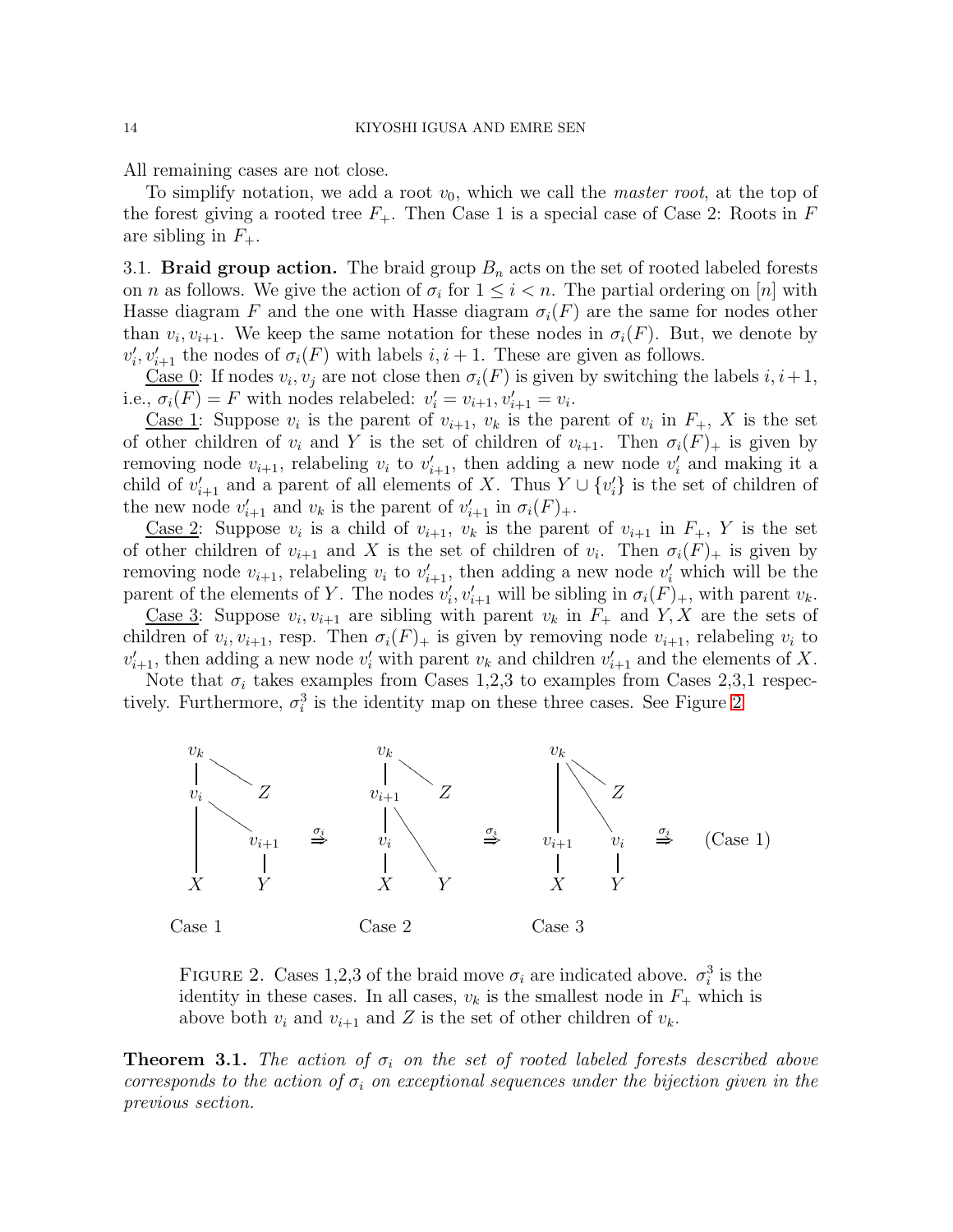**Corollary 3.2.** The action of  $\sigma_i$  on the set of rooted labeled forests satisfies the braid *relations and therefore gives an action of the braid group.*

The following property of  $\sigma_i$ , which follows easily from its description, will be needed in the next section.

<span id="page-14-0"></span>**Proposition 3.3.** The vertex  $v_{i+1}$  is a root of the forest F if and only if  $v_i'$ i *is a root of*  $\sigma_i F$ .

## 3.2. Proof of Theorem [3.1.](#page-13-0)

**Lemma 3.4.** Let F be a rooted labeled forest with associated exceptional sequence  $E_* =$  $(E_1, \dots, E_n)$ . Then for any  $i < n$  we have the following.

- (1)  $E_i$  is a submodule of  $E_{i+1}$  if and only if  $v_i$  is a child of  $v_{i+1}$  in  $F$ .
- (2)  $E_{i+1}$  *is a quotient of*  $E_i$  *if and only if*  $v_{i+1}$  *is a child of*  $v_i$ *.*
- (3)  $E_i, E_{i+1}$  *have disjoint consecutive supports if and only if*  $v_i, v_{i+1}$  *are sibling in*  $F_+$ .
- (4)  $E_i, E_{i+1}$  are Hom and Ext orthogonal if and only if none of the above hold, i.e., *if and only if*  $v_i$ ,  $v_{i+1}$  *are not close.*

*Proof of Theorem [3.1.](#page-13-0)* The braid move  $\sigma_i$  acts on  $E_*$  by moving  $E_i$  to position  $i+1$  and inserting a uniquely determined new object  $E'_i$  in position i to give a new exceptional sequence

$$
\sigma_i(E_*) = (E_1, \cdots, E_{i-1}, E'_i, E_i, E_{i+2}, \cdots, E_n).
$$

Case a: If  $E_i, E_{i+1}$  are Hom and Ext orthogonal then they commute and  $E'_i = E_{i+1}$ .

Case b: Suppose that  $E_i$  is a submodule of  $E_{i+1}$ . Then we know that  $E'_i$  is the quotient module  $E_{i+1}/E_i$ . By Lemma [2.13,](#page-6-1)  $v_i$  must be a child of  $v_{i+1}$  since there are no k with  $i < k < i + 1$ . Let Y denote the other children of  $v_{i+1}$ . These have disjoint supports whose union is the support of  $E_{i+1}/E_i$  minus one point. Therefore, Y is the set of children of  $v_i'$ the node in  $\sigma_i(F)$  corresponding to  $E'_i$ .  $E_i$  has not changes except for its label which is now  $i + 1$ . So, it has the same set of children. This is Case 2 in subsection [3.1](#page-13-2) and  $\sigma_i(F)$  is the Hasse diagram of  $\sigma_i(E_*)$ .

<u>Case c</u>: Suppose that  $E_{i+1}$  is a quotient of  $E_i$ , say  $E_{i+1} = M_{ab}$  and  $E_i = M_{ac}$ . Then  $E'_{i} = M_{b+1,c}$  is the kernel of the epimorphism  $E_{i} \rightarrow E_{i+1}$ . By Lemma [2.14,](#page-6-3)  $v_{i+1}$  must be a child of  $v_i$ . If X is the set of the other children of  $v_i$  in F then the corresponding modules must have support in  $[a, c]$  but disjoint from  $[a, b]$ . So, their supports are in supp  $E'_i = [b+1, c]$ . So, X is the set of children of the new  $v'_i$  $i$  in  $\sigma_i(F)$ . Since  $v_{i+1}$  in F has been removed, its children Y become children of the new  $v'_{i+1} \in \sigma_i(F)$ .

Case d: Suppose that  $v_i, v_{i+1}$  are sibling in  $F_+$  with sets of children Y, X, resp. Then  $E_i, E_{i+1}$  must have disjoint consecutive supports by construction (Proposition [2.11\)](#page-6-2), say supp  $E_i = [a, b]$ , supp  $E_{i+1} = [b+1, c]$ . Since  $E_i$  extends  $E_{i+1}$ , the new exceptional pair  $(E_i^{\prime})$  $\hat{U}_i(E_i)$  must be  $(M_{ac}, M_{ab})$ . The children of the new  $v'_i$  with module  $M_{ac}$  are the new  $v'_{i+1}$  with module  $M_{ab}$  and X. The children of  $v'_{i+1}$  with module  $M_{ab}$  are Y.

This concludes the proof of Theorem [3.1.](#page-13-0) See Figure [3](#page-15-1) for an example.  $\Box$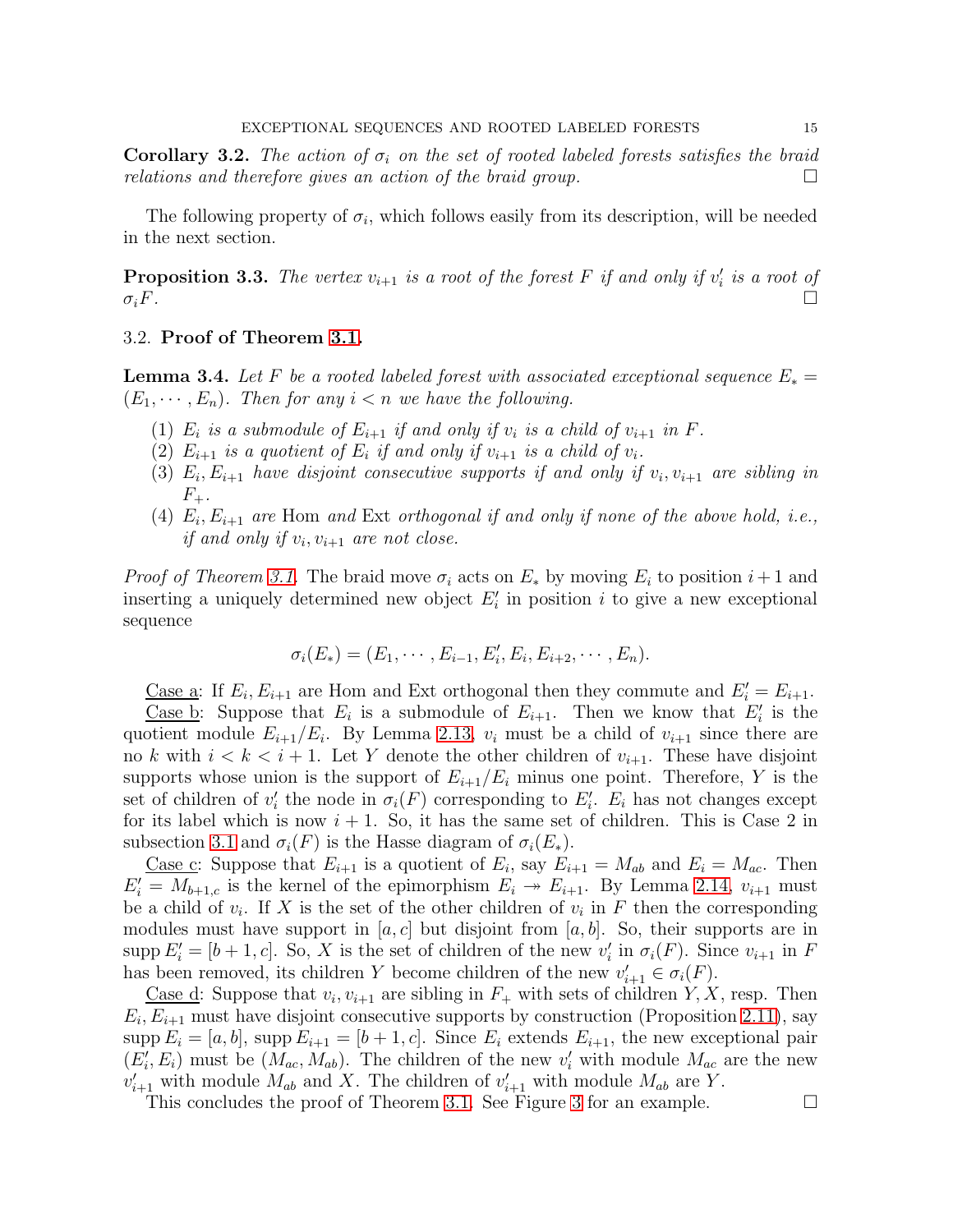Figure [3](#page-15-1) illustrates the sequence of five rooted labeled forests corresponding to the five complete exceptional sequences for  $A_{10}$ :



<span id="page-15-1"></span>FIGURE 3. Braid moves  $\sigma_5$ ,  $\sigma_3$ ,  $\sigma_2$ ,  $\sigma_4$  illustrated above are examples of Cases a,b,c,d in the proof of Theorem [3.1.](#page-13-0)

<span id="page-15-0"></span>3.3. Comparison with the braid group action on parking functions. There is a well-known bijection between parking functions and rooted labeled forests using Prüfer codes which we will review briefly here. We will use this bijection to compare the braid group action on parking functions given in [\[12\]](#page-27-5) (using Theorem [1.3\)](#page-2-1) to the one we give in the previous section using rooted labeled forests.

We take as an example, the parking function  $(1, 1, 1, 1)$  on  $A_4$  and the action of  $\sigma_1$ then  $\sigma_2$  then  $\sigma_3$  using the top function (Theorem [1.3\)](#page-2-1):

$$
(1, 1, 1, 1) \xrightarrow{\sigma_1} (4, 1, 1, 1) \xrightarrow{\sigma_2} (4, 3, 1, 1) \xrightarrow{\sigma_3} (4, 3, 2, 1).
$$

The corresponding Prüfer codes are:

$$
(0,0,0) \to (2,0,0) \to (4,3,0) \to (4,4,4)
$$

The *Prüfer code* corresponding to a parking function  $(a_1, a_2, \dots, a_n)$  is given by

$$
(a_2 - a_1, a_3 - a_2, \cdots, a_n - a_{n-1})
$$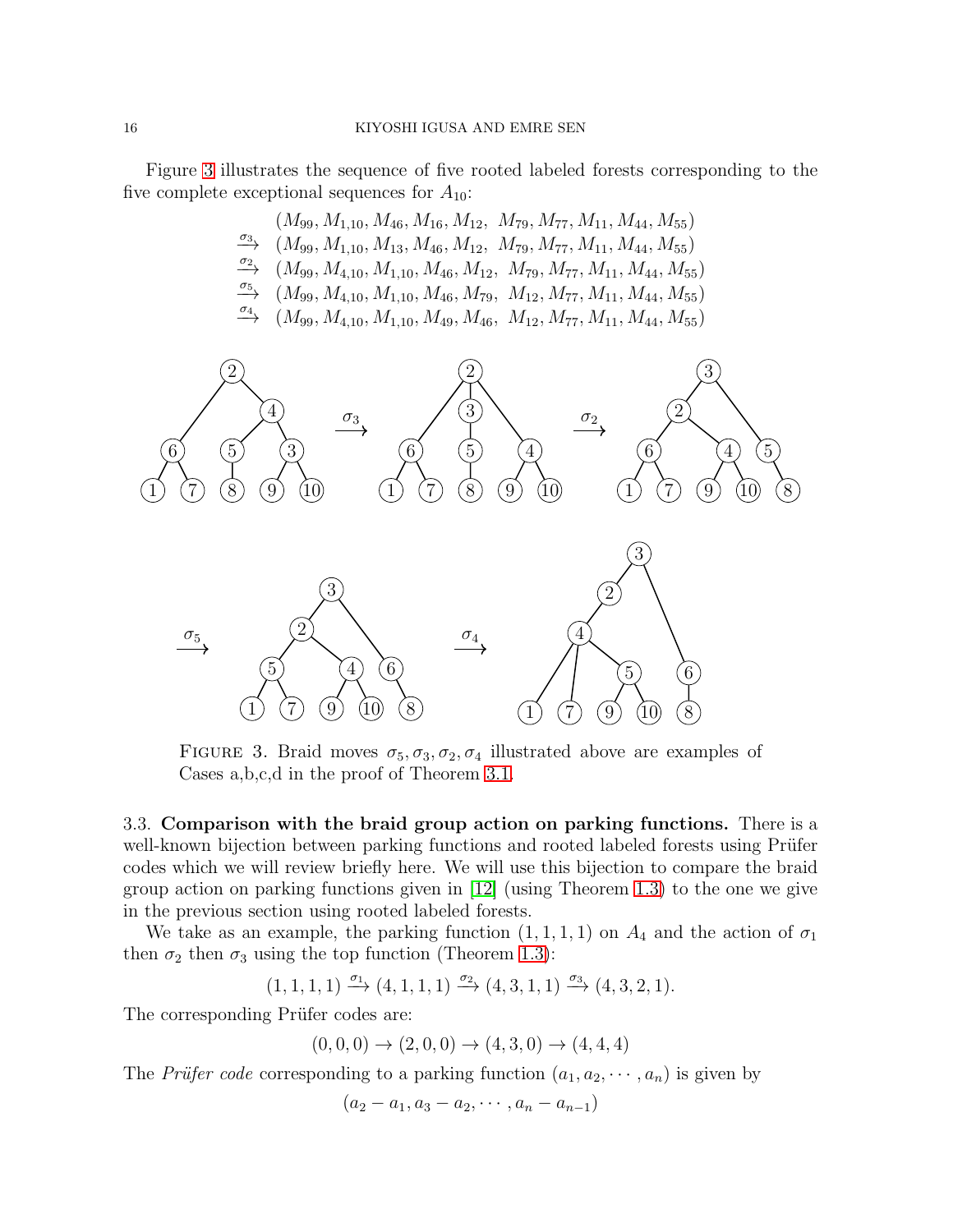where these numbers are taken modulo  $n + 1$ .

The complete exceptional sequence corresponding to the parking function  $(1, 1, 1, 1)$ is the sequence of injective modules  $(M_{14}, M_{13}, M_{12}, M_{11})$ . The sequence of braid moves from above with corresponding rooted labeled forests is given by:



The Prüfer code corresponding to a rooted labeled forest is given by  $(p_1, \dots, p_{n-1})$  where  $p_1$  is the label of the unique node adjacent to the leaf of the forest with the largest label  $(p_1 = 0$  if this maximal leaf is a root). When that leaf is removed from the forest, the label of the unique node adjacent to the leaf with the largest label is  $p_2$  and so on. The corresponding parking functions are given in the fourth column of the table above.

We see that, using the standard bijection between rooted labeled forests and parking functions, the braid group actions are different. Using the bijection through exceptional sequences, the braid group actions are the same by definition (since the action comes from the action on exceptional sequences).

3.4. Examples:  $A_2$  and  $A_3$ . For  $n = 2$ , there are 3 rooted labeled forests and  $\sigma_1$ permutes them in a 3-cycle: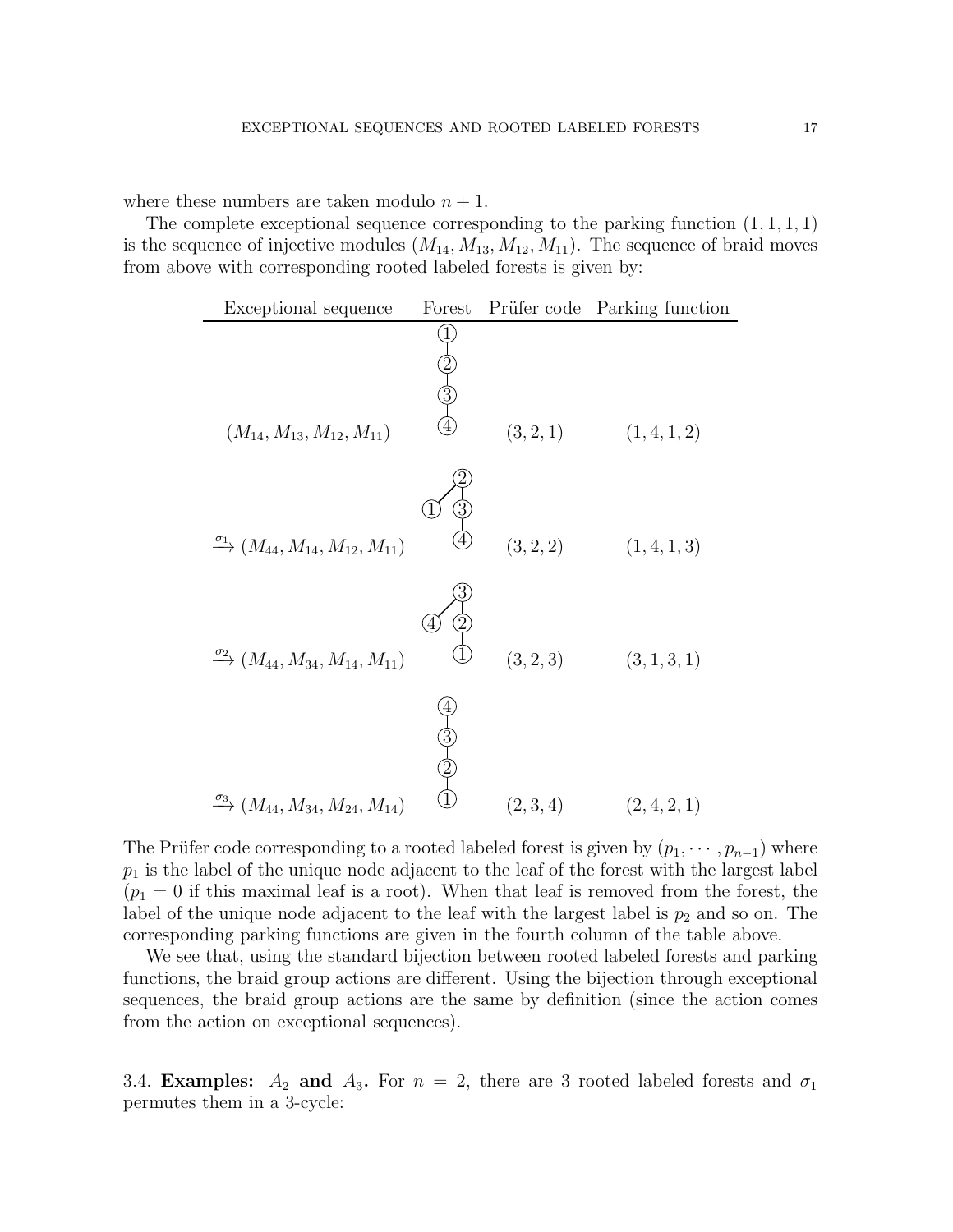

FIGURE 4. The three rooted binary forests on  $n = 2$  are cyclically permuted by  $\sigma_1$ .



<span id="page-17-1"></span>FIGURE 5. The action of  $\sigma_1$  and  $\sigma_2$  is illustrated in the case  $n = 3$ .



<span id="page-17-2"></span>Figure 6. The last three forests in Figure [5](#page-17-1) are embedded in the Auslander-Reiten sequence of A3.

For  $n = 3$  there are 16 rooted labeled forests. Figure [5](#page-17-1) illustrates 8 of them. Figure [6](#page-17-2) illustrates how the rooted labeled forest can be visualized when the exceptional sequence is embedded in the Auslander-Reiten quiver of the path algebra.

## 4. Action the Garside element

<span id="page-17-0"></span>The action of the fundamental braid  $\delta$  on forests has an easy description. However, the action of the Garside element  $\Delta$  is more difficult. This is an important element of the braid group for many reasons [\[7\]](#page-26-5). For example,  $\Delta^2 = \delta^n$  generates the center of the braid group [\[5\]](#page-26-6) and the action of  $\Delta$  on exceptional sequences converts clusters to c-vectors. (This a comment made without proof in [\[4\]](#page-26-7).) We also use  $\Delta$  to describe an action of the extended braid group  $B_n \rtimes \mathbb{Z}_2$  on the set of rooted labeled forests.

To do these detailed computations, we need more notation about exceptional sequences. First, the *Euler pairing* for Λ-modules X, Y , also called the *Euler characteristic* of  $\Lambda$  [\[1\]](#page-26-8) is given by

$$
\langle \underline{\dim} X, \underline{\dim} Y \rangle_{\Lambda} := \dim \operatorname{Hom}_{\Lambda}(X, Y) - \dim \operatorname{Ext}_{\Lambda}(X, Y).
$$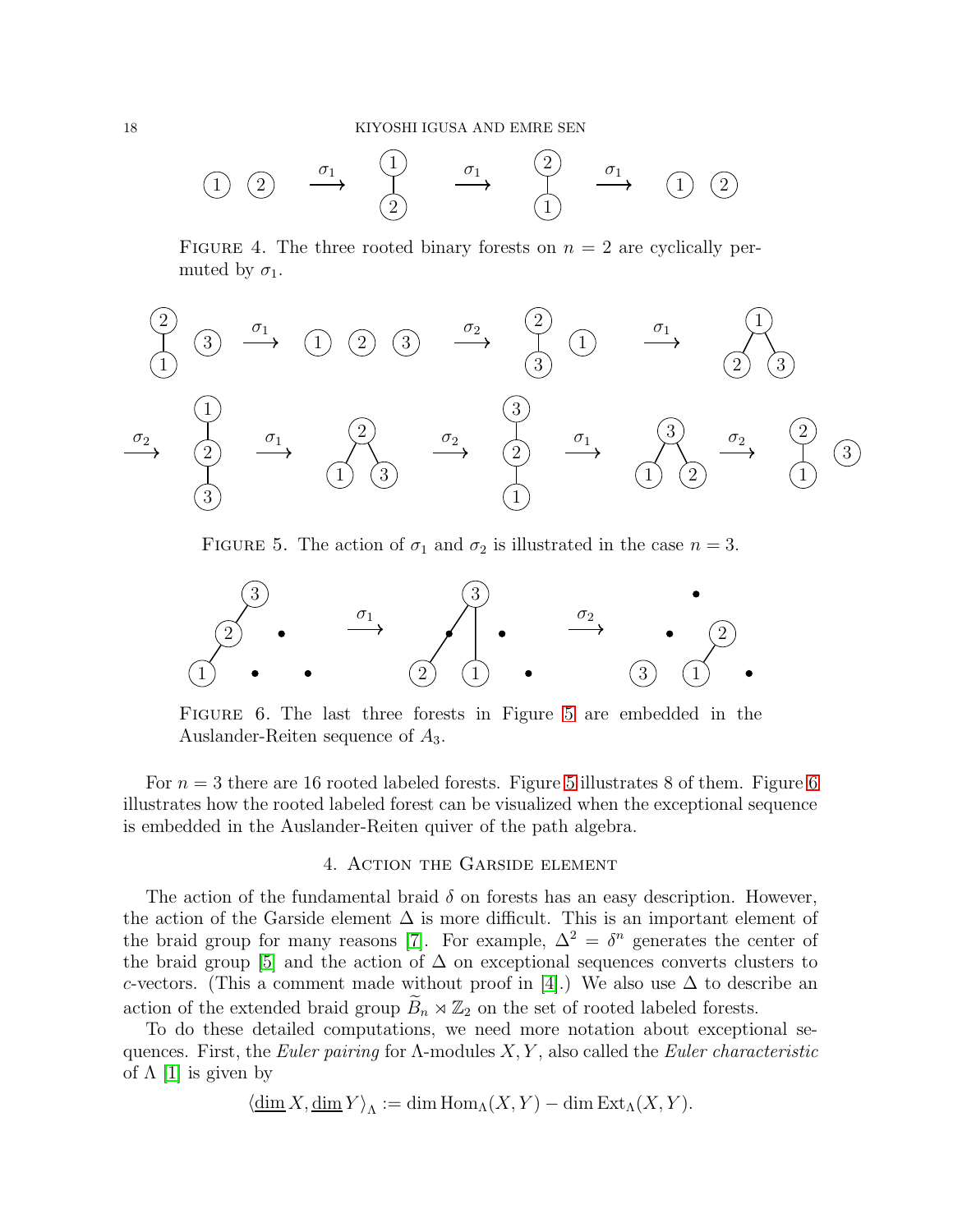We will use the shorthand notation:

$$
\chi_{\Lambda}(X,Y) := \langle \underline{\dim} X, \underline{\dim} Y \rangle_{\Lambda}.
$$

## 4.1. The fundamental braid  $\delta$ . This is the braid group element

$$
\delta = \delta_n = \sigma_1 \sigma_2 \cdots \sigma_{n-1}.
$$

This pushed the last (nth) strand underneath the first  $n-1$  strands to put it on the far left. (See Figure [7.](#page-18-0)) The action of  $\delta$  on an exceptional sequence is

$$
\delta(E_1, E_2, \cdots, E_n) = (E'_n, E_1, E_2, \cdots, E_{n-1}).
$$

<span id="page-18-2"></span>*Remark* 4.1*.* Each object in a complete exceptional sequence is uniquely determined up to isomorphicm by its position and the other objects. In this case we must have

(1)  $E'_n = \tau E_n$ , the Auslander-Reiten translation of  $E_n$  if  $E_n$  is not projective since, in that case,

$$
\chi_{\Lambda}(E_n, X) = -\chi_{\Lambda}(X, \tau E_n).
$$

(2) When  $E_n = P_i$  is projective with simple top  $S_i$  then

$$
\chi_{\Lambda}(P_i, X) = \dim X_i = \chi_{\Lambda}(X, I_i)
$$

where  $I_i$  is the injective envelope of  $S_i$ . So,  $E'_n = I_i$  in this case.

(2) can also be seen combinatorially using Proposition [3.3](#page-14-0) which implies that  $v_n$  is a root of F if and only if  $v_1'$ '' is a root of  $F' = \delta F$ . But this is equivalent to  $E'_r$  $n'$ , the first object of  $\delta E_*$  being injective. We use the shorthand notation

$$
\tau_{\Lambda}^*(X) := \begin{cases} \tau X & \text{if } X \text{ is not projective} \\ I_i & \text{if } X = P_i \end{cases}
$$



<span id="page-18-0"></span>FIGURE 7. The braid  $\delta$  pulls the last strand to the first position underneath the other strands. On exceptional sequences, it moves the last object  $E_n$  to the first position and changes it to a uniquely determined  $E'_n$ 

Since the formula for  $\delta$  depends on whether  $E_n$  is projective, we need a combinatorial characterization of vertices corresponding to the projective (and injective) objects.

<span id="page-18-1"></span>**Lemma 4.2.** *The projective objects*  $P_1 \subset P_2 \subset \cdots \subset P_p$  *of a complete exceptional* sequence correspond to vertices  $v_{j_1}, v_{j_2}, \cdots, v_{j_p}$  of the forest F given as follows.

(1)  $v_{j_p}$  is the last root of F, i.e., the other roots have smaller labels.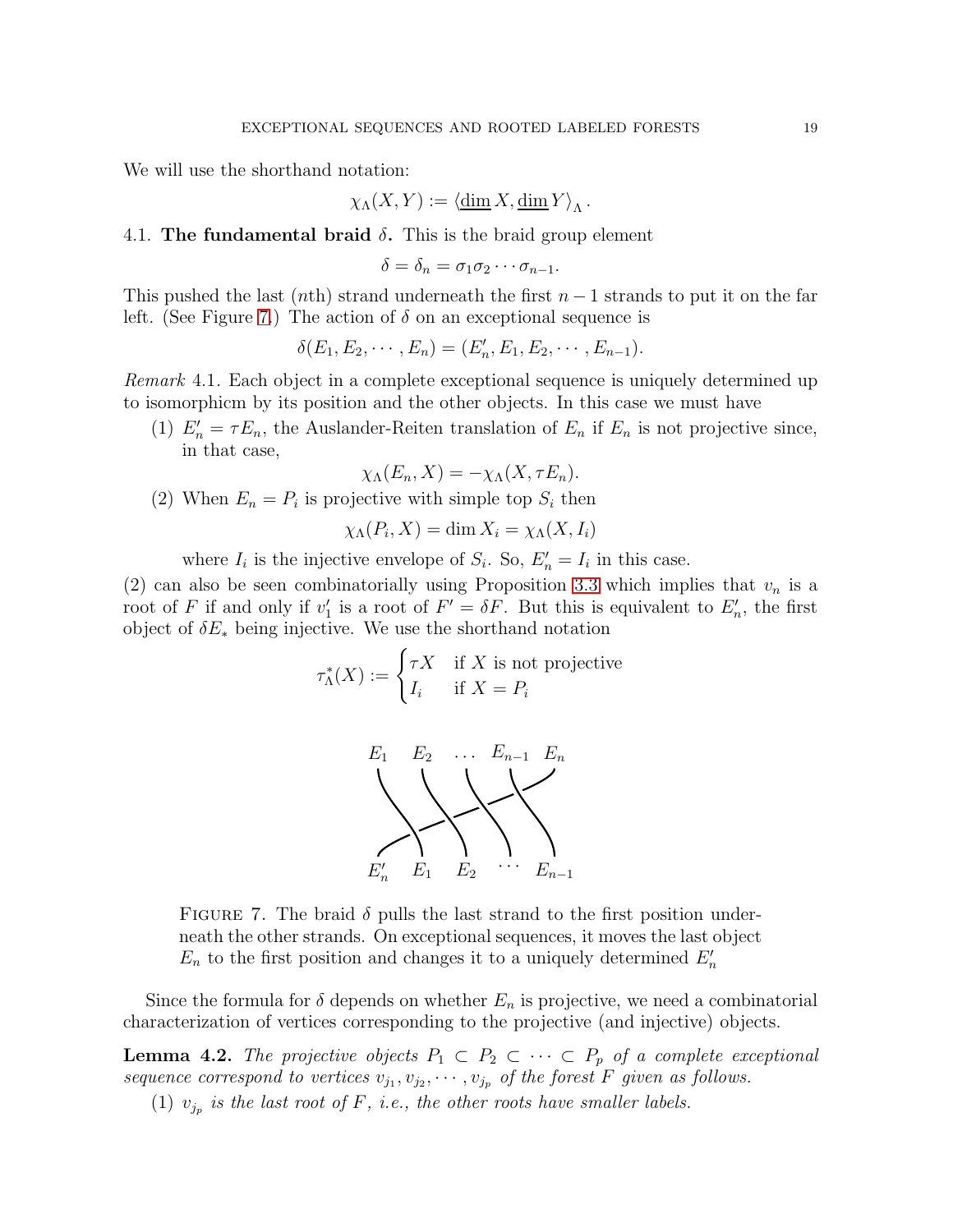(2)  $v_{j_i}$  is the last relatively projective child of  $v_{j_{i+1}}$ , *i.e.*,  $j_i$  is maximal among labels *of children of*  $v_{j_{i+1}}$  *so that*  $j_i < j_{i+1}$ *.* 

<span id="page-19-0"></span>**Lemma 4.3.** The injective objects  $I_1 \rightarrow I_2 \rightarrow \cdots \rightarrow I_q$  of a complete exceptional sequence correspond to vertices  $v_{k_1}, v_{k_2}, \cdots, v_{k_q}$  of the forest F given as follows.

- (1)  $v_{k_1}$  *is the first root of* F, *i.e., the other roots have larger labels.*
- $(2)$   $v_{k_{i+1}}$  *is the first relatively injective child of*  $v_{k_i}$ *, i.e.,*  $k_{i+1}$  *is minimal among labels of children of*  $v_{k_i}$  *with*  $k_{i+1} > k_i$ *.*

We call the vertices  $v_i$  satisfying Lemma [4.2](#page-18-1) *projective vertices* and those satisfying Lemma [4.3](#page-19-0) the *injective vertices* of the rooted labeled forest F. These lemmas imply the following.

<span id="page-19-1"></span>**Lemma 4.4.** In a complete exceptional sequence for linear  $A_n$ ,  $E_n$  is a projective module *if and only if*  $v_n$  *is a root of*  $F$ *. Similarly,*  $E_1$  *is injective if and only if*  $v_1$  *is a root.* 

<span id="page-19-2"></span>**Theorem 4.5.** Let F,  $\delta F$  be the rooted labeled forests of  $E_* = (E_1, \dots, E_n)$  and  $\delta E_* =$  $(\tau^*E_n, E_1, \cdots, E_{n-1})$  *with labeled vertices*  $v_i$  *and*  $v'_i$ i *respectively.*

- (1) If  $v_n$  is not a root of F, then  $\delta F$  is equal to F with the labels cyclically permuted *so that*  $v'_1 = v_n$  *and*  $v'_i = v_{i-1}$  *for*  $1 < i \leq n$ *.*
- (2) If  $v_n$  is a root of F, then  $\delta F$  is obtained by cyclically permuting the labels of F, *then exchanging*  $v'_1 = v_n$  *with the master root*  $v_0$ *.*

*In both cases*  $\delta F_+ \cong F_+$ *.* 

*Proof.* If  $v_n$  is not a root of F then, by Lemma [4.4,](#page-19-1)  $E_n$  is not projective. So,  $E'_n = \tau E_n$ which has the same length as  $E_n$ . Since the other objects are the same as before, all objects have the same length as before. So, the support containment relations cannot change. So,  $\delta F$  must be the same forest as F with labels cyclically permuted.

If  $v_n$  is a root of F, then  $E_n$  is projective. Every other object in the sequence has support contained either in the support of  $E_n$  or the support of the corresponding injective object  $E'_n = \tau_{\Lambda}^* E_n$ . Therefore, the new root  $v'_1$  of  $\delta F$  covers exactly those vertices of F which were not descendants of  $v_n$ . This is equivalent to saying that  $v_n$  has been exchanged with the master root and relabeled  $v_1'$ 1 .



FIGURE 8. Theorem [4.5](#page-19-2) in the case  $n = 3$  is illustrated (from Figure [5\)](#page-17-1).

<span id="page-19-3"></span>**Corollary 4.6.** Let F,  $\delta^n F$  be the rooted labeled forests of  $E_* = (E_1, \dots, E_n)$  and  $\delta^n E_* =$  $(\tau^*E_1, \dots, \tau^*E_n)$ . Let  $v_{j_1}, \dots, v_{j_p}$  be the projective vertices of  $\hat{F}$ . Then  $\delta^n F_+ \cong F_+$  with *projective vertices together with the master root*  $v_0$  *cyclically permuted and all other* vertices remaining the same. Thus  $v'_{j_p} = v_0$ ,  $v'_0 = v_{j_1}$ ,  $v'_{j_i} = v_{j_{i+1}}$  for  $1 \leq i < p$  and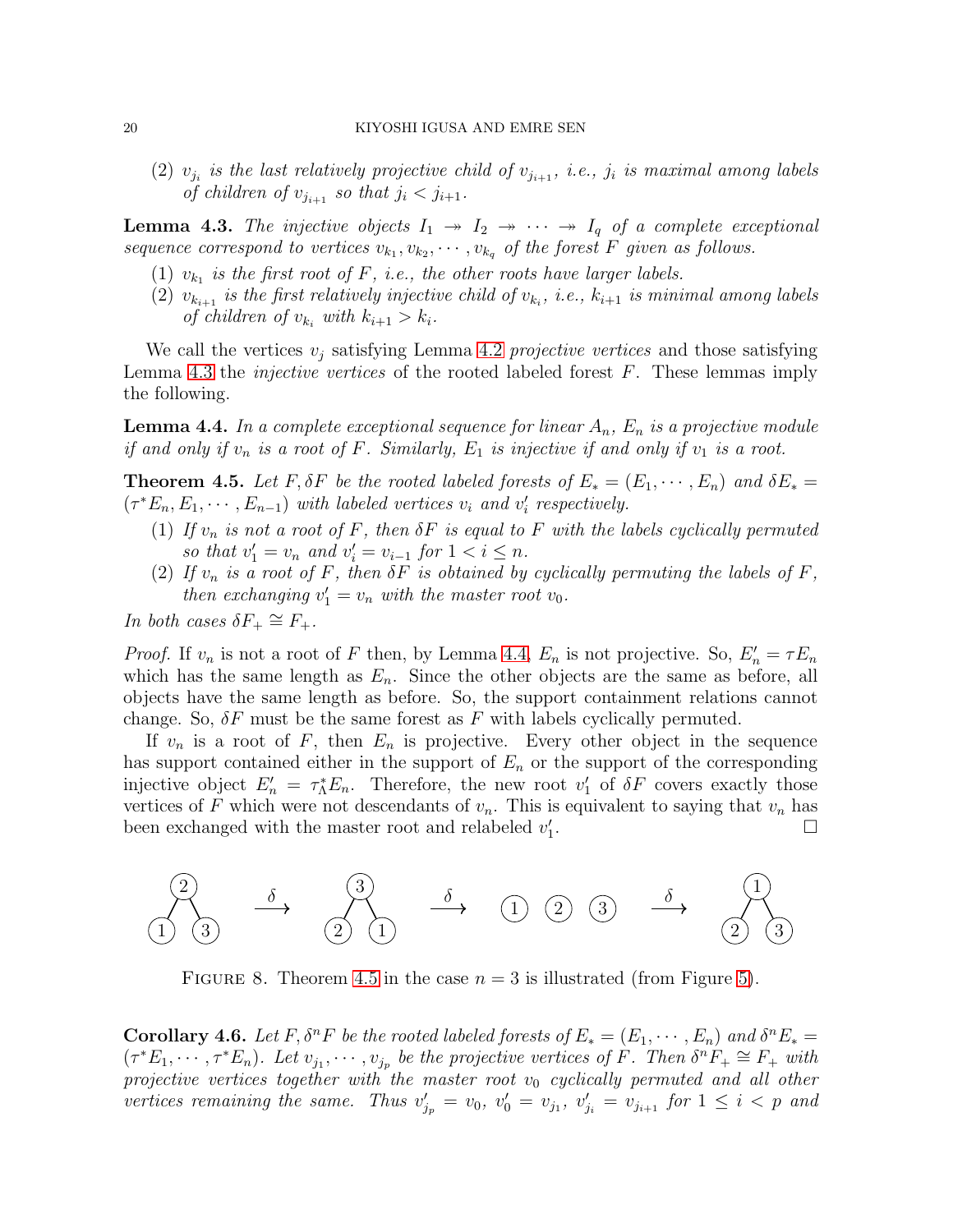$v'_{k} = v_{k}$  *for all other values of* k*. In particular,*  $v'_{j}$  $y'_{j_1}, \dots, y'_{j_p}$  are the injective vertices of  $\delta^n F$  and the roots of  $\delta^n F$  consist of  $v'_j$  $'_{j_1}$  and the children of  $v_{j_1}$  in F. (See Figure [9.](#page-20-0))

*Proof.* The first part follows from Theorem [4.5.](#page-19-2) The last part follows from Lemma [4.3](#page-19-0) since  $j_1$  must be smaller than the labels of the other roots of  $\delta^n F$ . These other roots in  $\delta^n F$  were the children of  $v_{j_1}$  in F which must have larger index by Lemma [4.2.](#page-18-1)2.  $\Box$ 



<span id="page-20-0"></span>FIGURE 9. Illustrating Corollary [4.6,](#page-19-3) the projective vertices of  $F$  become the injective vertices of  $\delta^n F$ . The children of the smallest projective vertex  $v_{j_1}$  in F have larger indices and become the other roots of  $\delta^n F$  with the injective vertex  $v'_i$  $'_{j_1}$  being the first root of  $\delta^n F = \Delta^2 F$ .

## 4.2. Garside element. The *Garside element*  $\Delta$  of the braid group  $B_n$  is given by

$$
\Delta = \delta_{n-1}\delta_{n-2}\cdots\delta_2\delta_1
$$

where, for each  $k < n$ ,  $\delta_k$  is given by

$$
\delta_k = \sigma_1 \sigma_2 \cdots \sigma_k.
$$

In particular  $\delta_{n-1} = \delta$  is the fundamental braid. The commutator relation:

$$
\Delta \sigma_i \Delta^{-1} = \sigma_{n-i}
$$

implies that  $\Delta^2$  lies in the center of the braid group  $B_n$ . In fact,  $\Delta^2$  generates the center of  $B_n$  by [\[5\]](#page-26-6). It is also an easy observation that  $\overline{\Delta}^2 = \delta^n$ . So, the action of the central element  $\Delta^2$  is given by Corollary [4.6](#page-19-3) and Figure [9.](#page-20-0)

The Garside braid is shown in Figure [10.](#page-21-0) Examples of the action of  $\Delta$  on exceptional sequences for  $A_3$  were computed in Figure [5](#page-17-1) and are summarized in Figure [11](#page-21-1) below. The use of the Garside element in cluster theory is explained in the next subsection. Here we discuss the action of  $\Delta$  on forests.

We use the notation

$$
\Delta(E_1,\cdots,E_n)=(E'_1,\cdots,E'_n).
$$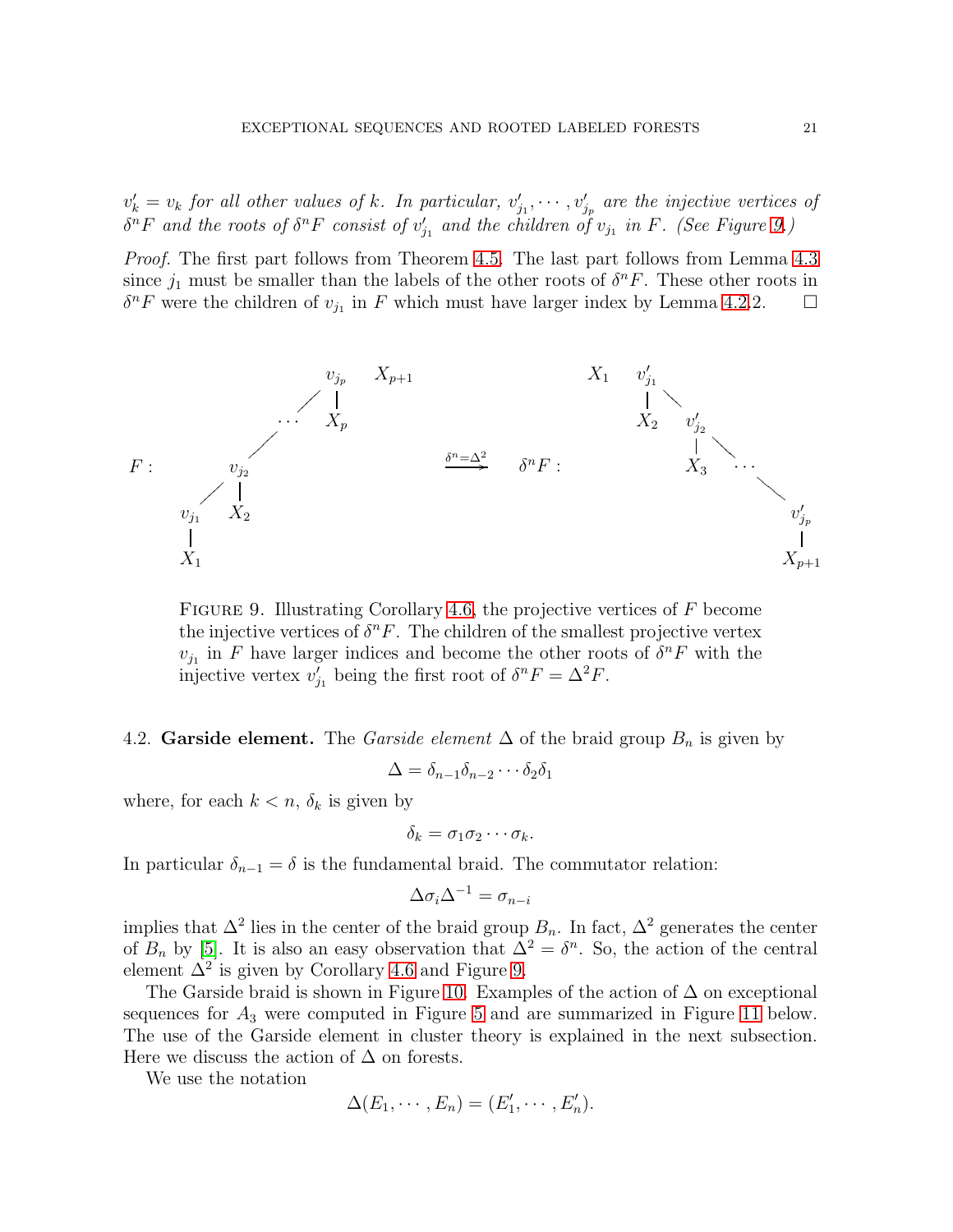

<span id="page-21-0"></span>FIGURE 10. The Garside braid  $\Delta$  for  $n = 5$ . Each strand goes over the ones on its right and under the ones on its left.



<span id="page-21-1"></span>FIGURE 11. The action of  $\Delta = \sigma_1 \sigma_2 \sigma_1 = \sigma_2 \sigma_1 \sigma_2$  is shown in the case  $n = 3$  using Figure [5.](#page-17-1) Proposition [4.11](#page-22-0) explains the combinatorics of  $\Delta$ .

The first thing to notice is that  $E'_{n} = E_1$  since the first strand goes over the other strands in each step of the braid ∆. Similarly, every strand goes over the ones on its right and under the ones on its left.

Let  $\mathcal{C}_k = Z^{\perp}$ , the right perpendicular category of  $Z = E_{k+1} \oplus \cdots \oplus E_n$ . This is the category of all  $\Lambda$ -modules X so that  $\chi_{\Lambda}(E_j, X) = 0$  for all  $j > k$ .

**Lemma 4.7.** The sequence  $(E_1, \dots, E_k)$  is a complete exceptional sequence for the cat*egory*  $\mathcal{C}_k$ *.* 

*Proof.* The objects  $E_1, \dots, E_k$  lie in  $\mathcal{C}_k$  by definition of an exceptional sequence. To show it is complete, suppose we could add an object of  $\mathcal{C}_k$  to this sequence. Then, that object could also be added to the complete exceptional sequence  $(E_1, \dots, E_n)$  to the left of  $E_{k+1}$  contradicting its maximality.

We recall our main theorem (Theorem [2.20\)](#page-8-0) which says that  $v_k$  is ascending in F (either a root or the child of some  $v_j$  for  $j > k$ ) if and only if  $E_k$  is relatively projective which means  $E_k$  is a projective object of the category  $\mathcal{C}_k$ .

<span id="page-21-2"></span>**Lemma 4.8.** The object  $E'_{n-k+1}$  in  $\Delta E_*$  is the unique indecomposable object of  $\mathcal{C}_k$  hav*ing the property that*  $(E'_{n-k+1}, E_1, \cdots, E_{k-1})$  *is a complete exceptional sequence for*  $C_k$ . *Consequently,*

(1) If  $E_k$  is not relatively projective, then  $E'_{n-k+1} = \tau_k E_k$  where  $\tau_k$  is Auslander-*Reiten translation in*  $\mathcal{C}_k$ *. In that case,*  $\chi_{\Lambda}(E_k, E'_{n-k+1}) = -1$ *.*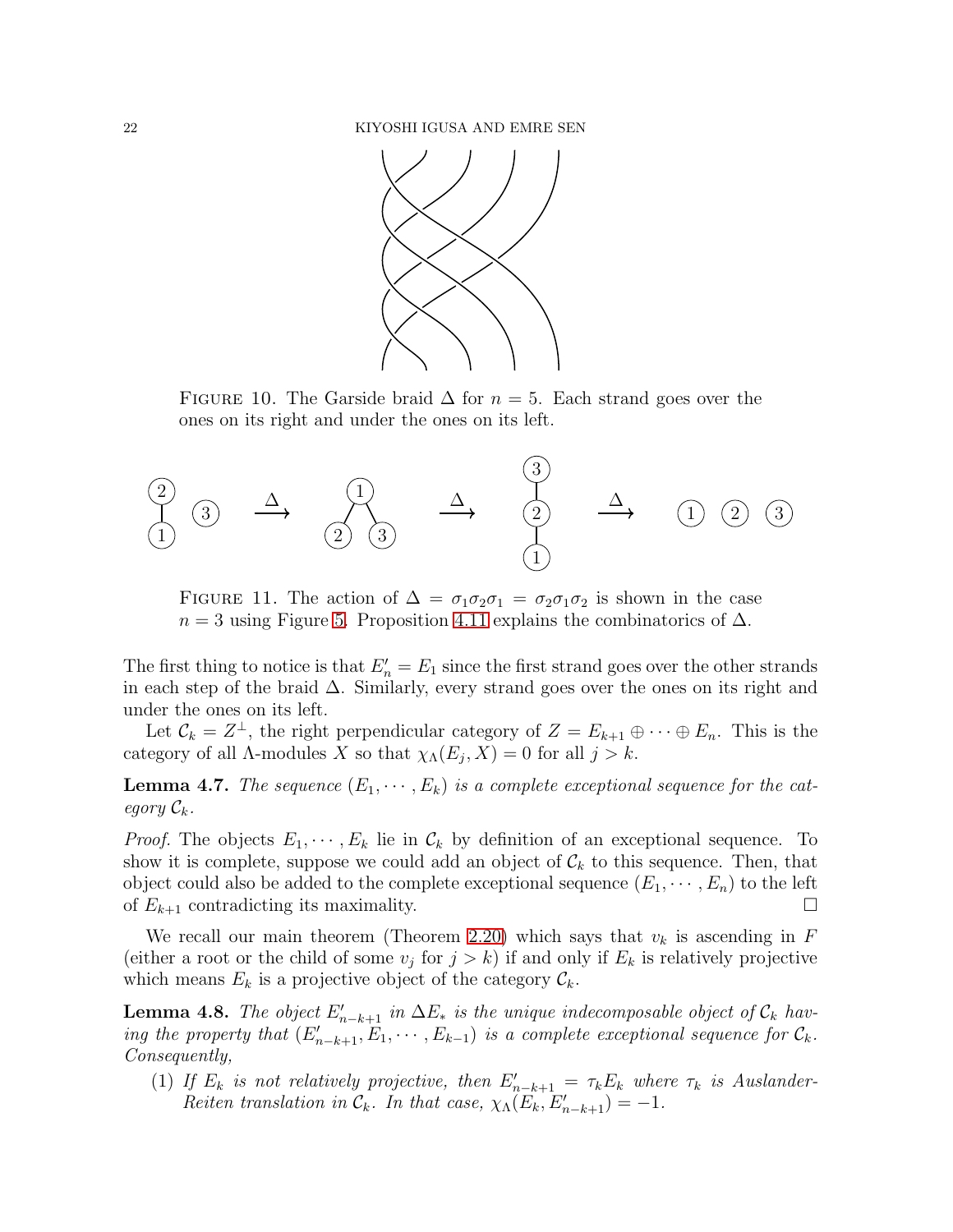(2) If  $E_k$  is relatively projective, then  $E'_{n-k+1}$  is the injective envelope in  $\mathcal{C}_k$  of the *relatively simple*  $\mathcal{C}_k$ -top of  $E_k$ . In this case,  $\chi_{\Lambda}(E_k, E'_{n-k+1}) = +1$ .

*In particular,*  $E'_1 = \tau^* E_n$  *(just as in*  $\delta E_*$ *).* 

*Proof.* The braid move  $\delta_{k-2} \cdots \delta_1$  on  $E_*$  produces the exceptional sequence

 $(E'_{n-k+2}, \cdots, E'_{n}, E_{k}, E_{k+1}, \cdots, E_{n})$ 

which implies that  $(E'_{n-k+2}, \cdots, E'_{n})$  is a complete exceptional sequence for  $\mathcal{C}_{k-1}$ . Applying the braid move  $\delta_{k-1}$  produces the exceptional sequence

$$
(E'_{n-k+1}, E'_{n-k+2}, \cdots, E'_{n}, E_{k+1}, \cdots, E_{n})
$$

which implies that  $E'_{n-k+1}$  is the unique object of  $\mathcal{C}_k$  in the right perpendicular category of  $\mathcal{C}_{k-1}$ . Equivalently,  $(E'_{n-k+1}, E_1, \cdots, E_{k-1})$  is a complete exceptional sequence for  $\mathcal{C}_k$ as claimed. The rest follows by analogy with Theorem [4.5.](#page-19-2)  $\Box$ 

This lemma immediately implies the following.

**Lemma 4.9.** Let  $\Delta E_* = (E'_1, \dots, E'_n)$ . Then  $E_k$  is relatively projective in  $E_*$  if and *only if*  $E'_{n-k+1}$  *is relatively injective in*  $\Delta E_*$ .

In the proof of Lemma [4.8](#page-21-2) we saw that

$$
\delta_{k-1}^{-1}(E'_{n-k+1}, E'_{n-k+2}, \cdots, E'_{n}) = (E'_{n-k+2}, \cdots, E'_{n}, E_{k}).
$$

If we apply this braid move to the last k objects in  $\Delta E_*$  we obtain the following.

<span id="page-22-1"></span>**Lemma 4.10.** *With the notation*  $\Delta(E_1, \dots, E_n) = (E'_1, \dots, E'_n)$  *we have that* 

 $(E_1^{\prime})$  $E'_{n-k}, E'_{n-k+2}, \cdots, E'_{n}, E'_{k}$ 

*is a complete exceptional sequence. In particular,*

$$
\chi_{\Lambda}(E_k, E_j') = 0
$$

*for*  $i \neq n - k + 1$ *.* 

<span id="page-22-0"></span>**Proposition 4.11.** Let  $F' = \Delta F$  for a rooted labeled forest F with n vertices. Then

- (1)  $v_{j_1}, \dots, v_{j_p}$  are the projective vertices of F if and only if  $v'_{n-j_1+1}, \dots, v'_{n-j_p+1}$  are *the roots of*  $\Delta F$ *.*
- (2)  $v_{k_1}, \dots, v_{k_r}$  are the roots of F if and only if  $v'_{n-k_1+1}, \dots, v'_{n-k_r+1}$  are the injective *vertices of*  $\Delta F$ *.*
- (3) If  $E_{i_1}$  is the smallest projective in  $E_*$  and  $E_{i_2}, \cdots, E_{i_s}$  are its children, then  $E_{n-i_1+1}, \cdots, E_{n-i_s+1}$  *are the projective objects of*  $\Delta E_*$ .
- (4) If  $E_{\ell_1}, \dots, E_{\ell_q}$  are the injective objects of  $E_*$  with  $\ell_1 < \ell_2 < \dots < \ell_q$ , then  $E'_{n-\ell_1+1}$  is the last (and smallest) injective object of  $\Delta E_*$  and  $E'_{n-\ell_2+1}, \cdots, E'_{n-\ell_q+1}$ *are its children.*

*Proof.* Since  $\Delta^2 = \delta^n$ , it follows from Corollary [4.6](#page-19-3) that (1) and (2) are equivalent. We prove only (1) since (3) and (4) are not needed in this paper.

Statement (1) says that  $v_k$  is a projective vertex of F if and only if  $v'_{n-k+1}$  is a root of  $F' = \Delta F$ . We prove this by induction on  $n - k$ . For  $k = n$ ,  $E_n$  is projective if and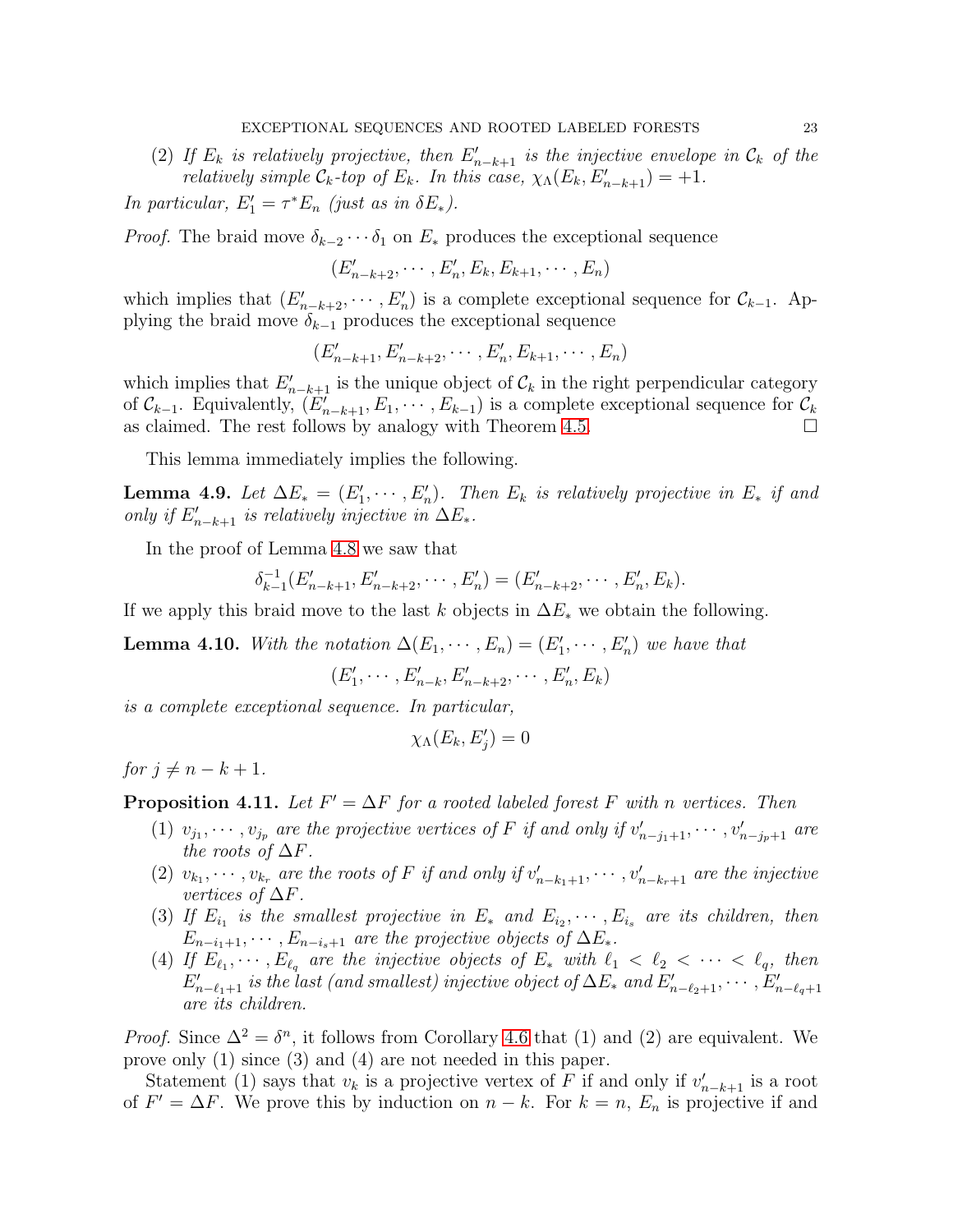only if  $v_n$  is a root of F if any only if the first vertex  $v'_1$  $'_{1}$  of  $\Delta F$  is a root (See Remark [4.1\)](#page-18-2). So, the statement holds for  $k = n$ .

Now suppose the statement holds for  $k + 1$ . Then, we observe that the braid move  $\sigma_k$  moves  $E_k$  to the  $k + 1$ st position in  $\sigma_k E_*$ :

$$
\sigma_k(E_1,\dots,E_k,\dots,E_n)=(E_1,\dots,E_{k-1},E_{k+1}^*,E_k,E_{k+2},\dots,E_n).
$$

Therefore, by induction on  $n - k$  we have that  $E_k$  is a projective module if and only if the  $(n-k)$ th vertex of  $\Delta \sigma_k F = \sigma_{n-k} \Delta F$  is a root. By Proposition [3.3,](#page-14-0) this is equivalent to the  $(n - k + 1)$ st vertex of  $\Delta F$  being a root. Thus the statement holds for k.

This proves (1) in the proposition.  $\square$ 

Corollary 4.12. ∆E<sup>∗</sup> *has a simple injective object if and only if* E<sup>∗</sup> *has only one injective objects. Similarly,* E<sup>∗</sup> *has a simple projective object if and only if* ∆E<sup>∗</sup> *has only one projective object.*



<span id="page-23-0"></span>Figure 12. Illustrating Proposition [4.11:](#page-22-0) The projective vertices  $v_1, v_2, v_3$  of F become the roots  $v_7, v_6, v_5$  resp. of  $\Delta F$ . The only root  $v_3$  of F becomes the only injective vertex  $v_5$  of  $\Delta F$ . The injective vertices  $v_3, v_7$  of F correspond to the last injective  $v_5$  in  $\Delta F$  and its child  $v_1$ . The first projective in F and its children become the projective vertices of  $\Delta F$ . For the placement of  $v_2$  in  $\Delta F$  we go to  $\Delta^{-1}F$  then apply  $\delta^7 = \Delta^2$ .

4.3. Clusters and signed exceptional sequences. The Garside element  $\Delta$  takes a "cluster tilting set" to the corresponding "signed exceptional sequence" [\[16\]](#page-27-11). This is a comment made in [\[4\]](#page-26-7) using different terminology (before the introduction of signed exceptional sequences).

**Definition 4.13.** We define a *cluster tilting set* for a Dynkin quiver with  $n$  vertices to be a set of *n* nonisomorphic modules and "shifted projective modules"  $T_1, \dots, T_n$ (each  $T_i$  is either an indecomposable module  $M_i$  or a shifted indecomposable projective module  $P_k[1]$  having the property that  $\text{Hom}_{\mathcal{D}^b}(T_i,T_j[1])=0$  in the bounded derived category  $\mathcal{D}^b = \mathcal{D}^b (mod-\Lambda)$  for all i, j. In other words,  $\text{Ext}_{\Lambda}(M_i, M_j) = 0$  for all i, j and  $\text{Hom}_{\Lambda}(P_k, M_i) = 0$  for all  $k, i$ .

For example, in  $A_3$ ,  $S_1$ ,  $S_3$ ,  $P_2[1]$  is a cluster tilting set since  $S_1$ ,  $S_3$  do not extend each other  $(\text{Ext}_{\Lambda}(S_1, S_3) = \text{Ext}_{\Lambda}(S_3, S_1) = 0)$  and  $\text{Hom}_{\Lambda}(P_2, S_1 \oplus S_3) = 0$ .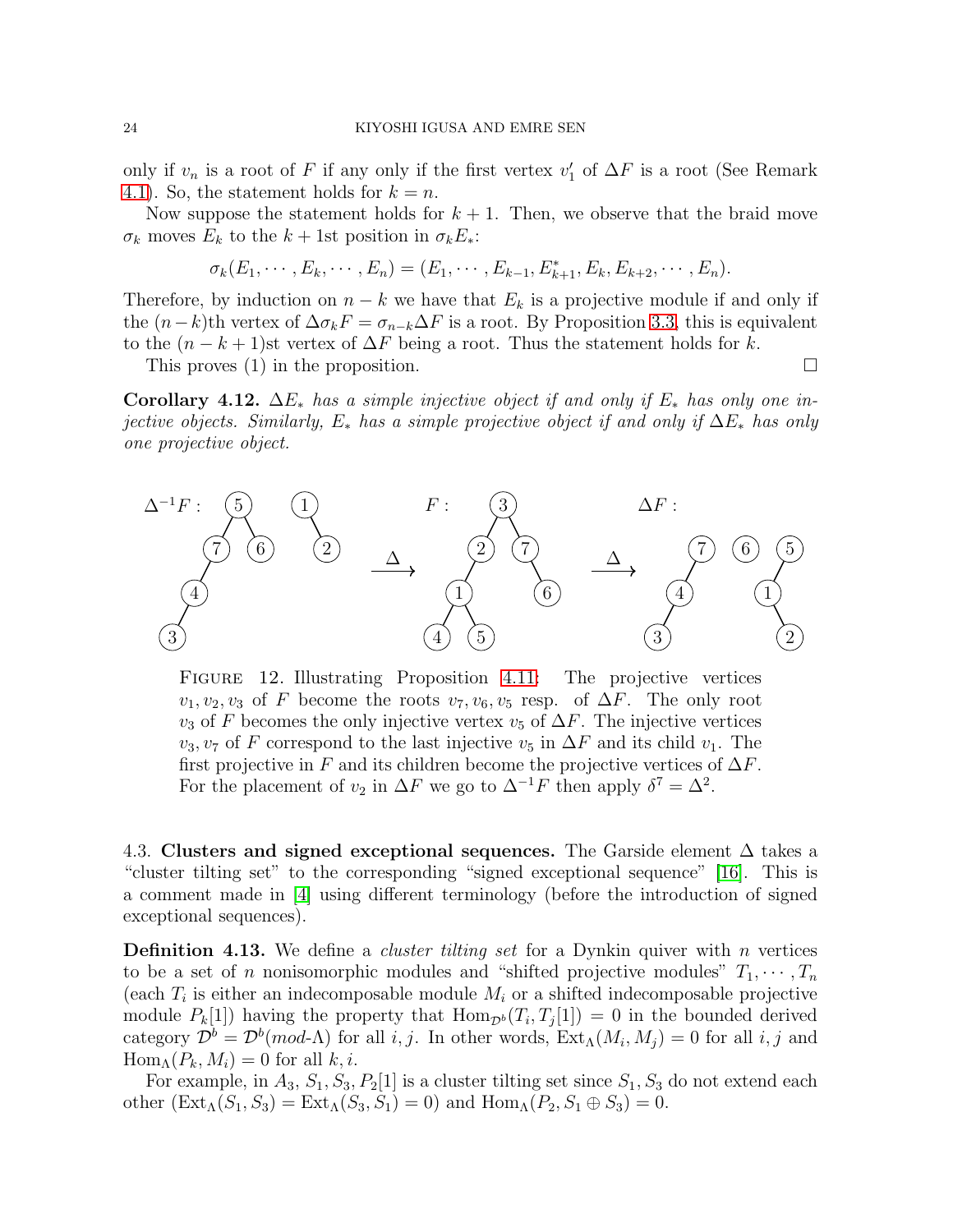Definition 4.14. By a *signed exceptional sequence* we mean an exceptional sequence  $E_* = (E_1, \dots, E_n)$  together with a sequence  $\varepsilon_*$  of signs  $\varepsilon_i \in \{+1, -1\}$  so that  $\varepsilon_i = -1$ implies  $E_i$  is relatively projective. We write the sequence as  $(X_1, \dots, X_n)$  where

$$
X_i = \begin{cases} E_i[1] & \text{if } \varepsilon_i = -1 \\ E_i & \text{otherwise.} \end{cases}
$$

For example, in  $A_3$ ,  $(S_1[1], S_3, P_2)$  is a signed exceptional sequence since  $S_1$  is relatively projective. (The first object in an exceptional sequence is always relatively projective.)

<span id="page-24-0"></span>Theorem 4.15. *Any cluster tilting set can be arranged into a signed exceptional sequence*  $E_* = (E_1, \dots, E_n)$  *with signs*  $\varepsilon_1, \dots, \varepsilon_n$ . Furthermore,

<span id="page-24-1"></span>
$$
\Delta E_* = (E'_1, \cdots, E'_n) \text{ with signs } \varepsilon'_1, \cdots, \varepsilon'_n
$$

*is a signed exceptional sequence with the property that*

 $(4.1)$  $'_{j}\chi_{\Lambda}(E_{k}, E'_{j}) = \delta_{kj}.$ 

*Remark* 4.16*.* It is shown in [\[4\]](#page-26-7) that this holds for any hereditary algebra. Here we prove it in the case of linear  $A_n$  using rooted labeled forests. Also, Equation [\(4.1\)](#page-24-1) implies that  $-\varepsilon_j \underline{\dim} E'_j$  are the "c-vectors" of the "cluster"  $\{\underline{\dim} E_k\}$  if we take the "initial seed" to be the shifted projectives [\[14\]](#page-27-12).

*Proof.* It is an observation originally due to Schofield [\[23\]](#page-27-13) that a support tilting set can be arranged in an exceptional sequence. In the case of finite type, this is very easy to see: take the left-to-right order of the objects as they appear in the Auslander-Reiten quiver. The shifted projective objects can be placed after these in increasing order of size. Since all negative (shifted) objects are projective, the result is a signed exceptional sequence  $E_*, \varepsilon_*$ .

To see that the exceptional sequence  $\Delta E_*$  with signs  $\varepsilon_*$  is a signed exceptional sequence we examine which objects have negative signs.

- (1) If  $E_k$  is a projective module then  $E_k$  and  $E'_{n-k+1}$  have the same sign:  $\varepsilon_k = \varepsilon'_{n-k+1}$ . Since  $v_{n-k+1}$  is a root of the forest  $\Delta F$ ,  $E'_{n-k+1}$  is relatively projective and either sign is allowed.
- (2) If  $E_k$  is any relative projective object which is not projective then it is positive. So,  $\varepsilon'_{n-k+1} = \varepsilon_k = +1$ .
- (3) In all other cases,  $E_k$  is relatively injective but not relatively projective. So,  $E_k$  is positive and  $\varepsilon'_{n-k+1} = -\varepsilon_k = -1$ . This is OK since  $E'_{n-k+1}$  is relatively projective (but not relatively injective) in  $\Delta E_*$ .

The conclusion is that all objects in  $\Delta E_*$  which are relatively projective but not relatively injective have a negative sign and those which are relatively injective but not relatively projective have positive sign. The roots might have either sign. So,  $\Delta E_*$  with signs  $\varepsilon'_*$ is a signed exceptional sequence.

By Lemma [4.8](#page-21-2) we have  $\chi_{\Lambda}(E_k, E'_{n-k+1}) = \varepsilon_k \varepsilon'_{n-k+1}$ . By Lemma [4.10,](#page-22-1)  $\chi_{\Lambda}(E_k, E'_j) = 0$ when  $j \neq n - k + 1$ . Equation [\(4.1\)](#page-24-1) follows.

Example 4.17. None of the forests in Figure [12](#page-23-0) are examples of cluster tilting sets. In the first and second forest, there is a vertex with two relatively injective children. These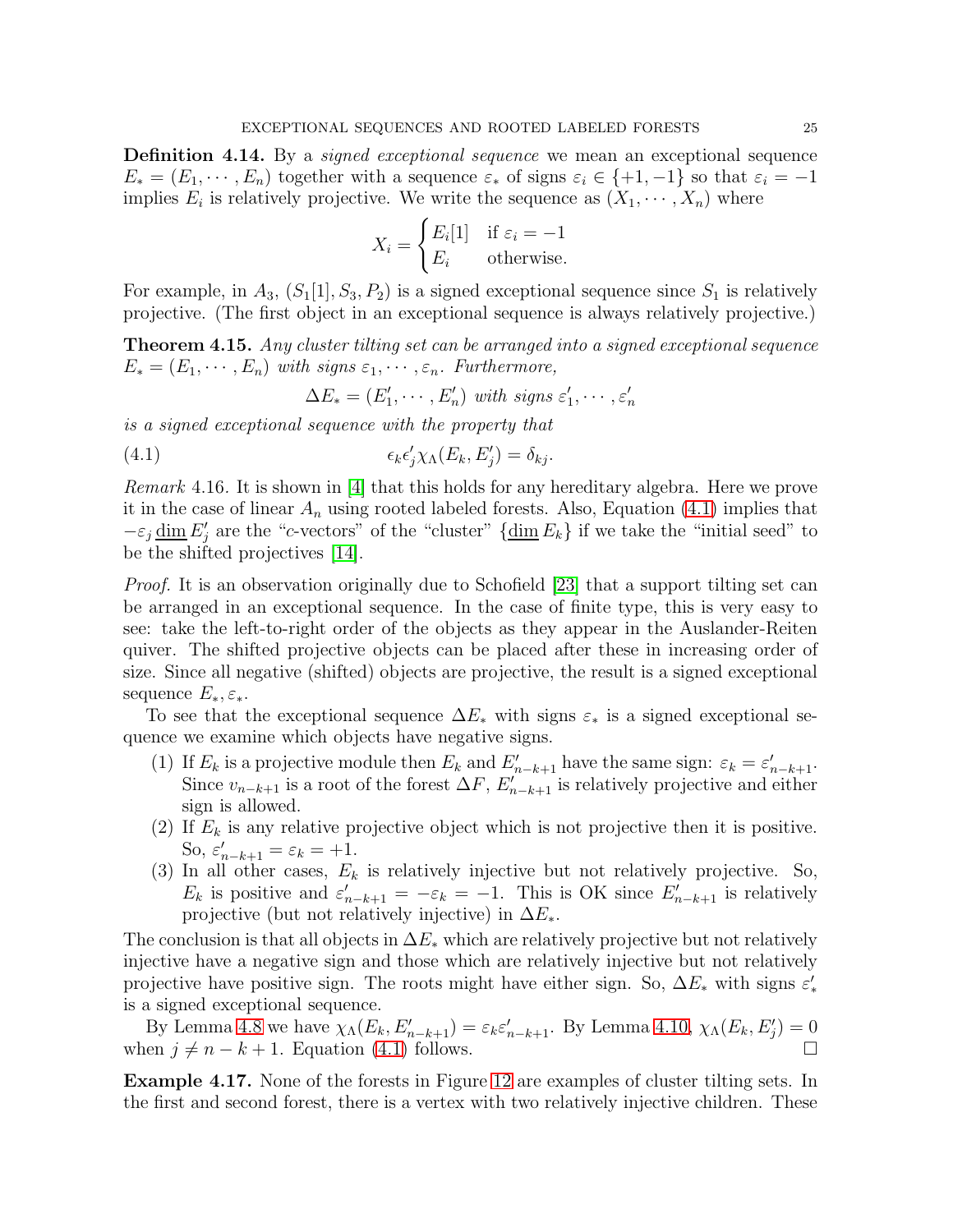#### 26 KIYOSHI IGUSA AND EMRE SEN

extend each other. The last  $\Delta F$  has three roots. The smaller two extend each other. (We could shift the projective module  $E_7$ .) In Figure [11,](#page-21-1) the second and last forests are not cluster tilting for the same reasons. The second has two relatively injective children of the root and the last has three roots which is not allowed. The first forest is cluster tilting if we shift the projective module  $E_3$ . This gives  $(S_2, I_2, S_3[1])$ . The corresponding signed exceptional sequence is given by the second forest with its root shifted:  $(P_1[1], S_1, S_2)$ . To illustrate Equation [\(4.1\)](#page-24-1) note that  $Hom(I_2, S_1) = K$ , but  $\text{Hom}(I_2, S_2) = 0 = \text{Ext}(I_2, S_2)$  and  $\text{Hom}(I_2, P_1) = 0 = \text{Ext}(I_2, P_1)$ .

In [\[16\]](#page-27-11) it is shown that signed exceptional sequences are in 1-1 correspondence with ordered cluster tilting sets. Thus the number of signed exceptional sequences of type  $A_n$  is n! times the Catalan number  $C_{n+1} = \frac{1}{n+2} {2n+2 \choose n+1}$ . This can also be seen from the generating function. Since the relative projectives can have any sign, the number of signed exceptional sequences is

$$
p_n(2,1,2) = 2(n-1+2(2))(n-2+2(4))\cdots(1+2(n)) = 2\frac{(2n+1)!}{(n+2)!} = n!C_{n+1}.
$$

### <span id="page-25-0"></span>4.4. Action of extended braid group. The *extended braid group* is

$$
B_n := B_n \rtimes_C \mathbb{Z}/2
$$

using the outer involution C given by  $\sigma_i \mapsto \sigma_i^{-1}$  $i^{-1}$ . We refer to C as *complex conjugation*. Equivalently, we use  $D = \Delta C$  in  $B_n$  conjugation by which gives

$$
D\sigma_i D = \sigma_{n-i}^{-1}.
$$

We call this *duality* since it corresponds to  $D : mod \Lambda \to mod \Lambda^{op}$  given by

$$
DM = \text{Hom}_K(M, K).
$$

This reverses the order of an exceptional sequence:

$$
D(E_1,\cdots,E_n)=(DE_n,\cdots,DE_1)
$$

since  $\chi_{\Lambda}(X, Y) = \chi_{\Lambda^{op}}(DY, DX)$ . The operation D gives an involution on the set of complete exceptional sequences of the linear  $A_n$  quiver since this quiver is isomorphic to its opposite quiver. The modules  $DE<sub>i</sub>$  have the same support inclusion relations as the  $E_i$ . Therefore, duality D acts on the corresponding rooted labeled forests by reversing the order of vertices:  $DF \cong F$  with vertex labels  $v'_{i} = v_{n-i+1}$ .

Complex conjugation  $C = D\Delta$  has a cleaner description than the Garside element:

**Proposition 4.18.** *Let*  $F' = CF = D\Delta F$ *. Then*  $F = D\Delta F'$  *and* 

- (1)  $v_{j_1}, \dots, v_{j_p}$  are the projective vertices of F if and only if  $v'_j$  $\cdots$ ,  $v_{j_p}$  are the projective vertices of F if and only if  $v'_{j_1}, \cdots, v'_{j_p}$  are the roots *of*  $F'$ .
- (2)  $v_{k_1}, \dots, v_{k_q}$  are the injective vertices of F with  $k_1 < k_2 < \dots < k_q$  if and only if  $v'_k$  $\mathcal{L}_{k_1}$  is the first projective vertex of  $F'$  and  $v'_k$  $v'_{k_2}, \cdots, v'_{k_q}$  are its children.
- (3) Dually,  $v_{\ell_q}$  is the last injective vertex of F and  $v_{\ell_1}, \cdots, v_{\ell_{q-1}}$  are its children if and only if  $v''_\ell$  $v''_{\ell_1}, \cdots, v''_{\ell_q}$  are the projective vertices of  $F'' = D\Delta^{-1}F$ .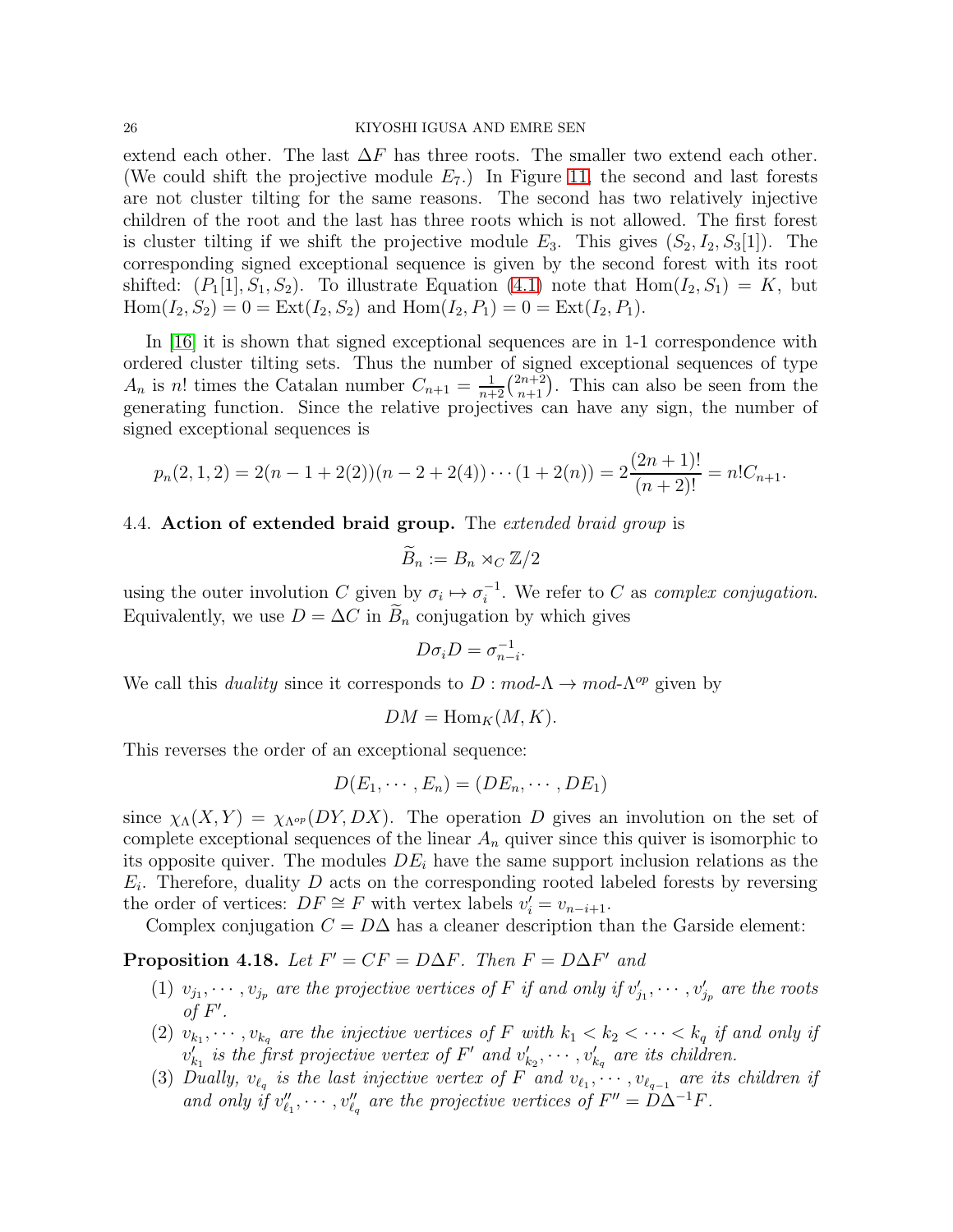4.5. Comments. We note that the results of this paper partially answer a question in [\[25\]](#page-27-14) raised by the second author. The question was: "Is it possible to interpret completed exceptional sequences of linear Nakayama algebras via certain rooted labeled forests?" But another question is raised: In [\[25\]](#page-27-14) a bijection is constructed between rooted labeled trees of height at most 1 and complete exceptional sequences for  $A_n$  with radical square zero. How is this related to the bijection constructed in the present paper?

There is also the question of what happens with other orientations of the  $A_n$  quiver where our main results do not hold for  $A_n$  by Remark [2.30.](#page-12-2) There is a bijection between exceptional sequences of  $A_n$  (or any other Dynkin quiver) with different orientations given by APR-tilting [\[2\]](#page-26-9) and one can ask how this affects the bijection with parking functions and rooted labeled forest. We note that the bijection using [\[3\]](#page-26-0), [\[13\]](#page-27-6) works for any orientation of  $A_n$ . However, it is not clear how this affects the distibution of relatively injective and projective objects.

#### 5. Acknowledgements

The authors are grateful to Gordana Todorov for all her help and support. We also thank Olivier Bernardi for the speculation that the generating function for rooted labeled forests may be related to generating functions for exceptional sequences of type  $A_n$ . We thank Shujian Chen for discussions about chord diagrams and exceptional sequences. Also, Hugh Thomas explained the bijection from [\[13\]](#page-27-6) to the first author many years ago.

The main results of this paper were presented as conjectures at the 2021 Workshop on Cluster Algebras and Related Topics held at the Morningside Center of Mathematics of the Chinese Academy of Sciences in Beijing held in August, 2021. The first author would like to thank the organizers of this conference for the opportunity to present this material.

#### **REFERENCES**

- <span id="page-26-8"></span>[1] Assem, I., Simson, D., and Skowronski, A. (2006). Elements of the Representation Theory of Associative Algebras: Volume 1: Techniques of Representation Theory. Cambridge University Press.
- <span id="page-26-9"></span>[2] Auslander, M., Platzeck, M. I., and Reiten, I. (1979). Coxeter functors without diagrams. Transactions of the American Mathematical Society, 250, 1–46.
- <span id="page-26-0"></span>[3] Brady, T. and Watt, C., Non-crossing partition lattices in finite real reflection groups, Trans. Amer. Math. Soc. 360 (2008), no. 4, 1983–2005.
- <span id="page-26-7"></span>[4] Buan, A., Idun Reiten, I. and Thomas, H., From m-clusters to m-noncrossing partitions via exceptional sequences, Mathematische Zeitschrift 271 (2012), no. 3-4, 1117–1139.
- <span id="page-26-6"></span><span id="page-26-4"></span>[5] Chow, W., On the algebraical braid group. The Collected Papers Of Wei-Liang Chow. 2002. 74–78.
- [6] Crawley-Boevey, W. (1993). Exceptional sequences of representations of quivers. Representations of algebras (Ottawa, ON, 1992), 14, 117–124.
- <span id="page-26-5"></span>[7] Garside, F. A., The braid group and other groups, The Quarterly Journal of Mathematics, Volume 20, Issue 1, 1969, Pages 235–254.
- <span id="page-26-3"></span>[8] Garver, A., Igusa, K., Matherne, J.P., and Ostroff, J. Combinatorics of exceptional sequences in type A. The Electronic Journal of Combinatorics, Vol 26, Issue 1 (2019) P1.20.
- <span id="page-26-2"></span>[9] Eğecioğlu, O. and Remmel, J. B., Bijections for Cayley trees, spanning trees, and their q-analogues, J. Combin. Theory Ser. A 42(1986), 15–30.
- <span id="page-26-1"></span>[10] Gessel, I.M., Seo, S., A refinement of Cayley's formula for trees, Electron. J. Combin., 11 (2)  $(2006)$ , p.  $\text{\#R27}.$